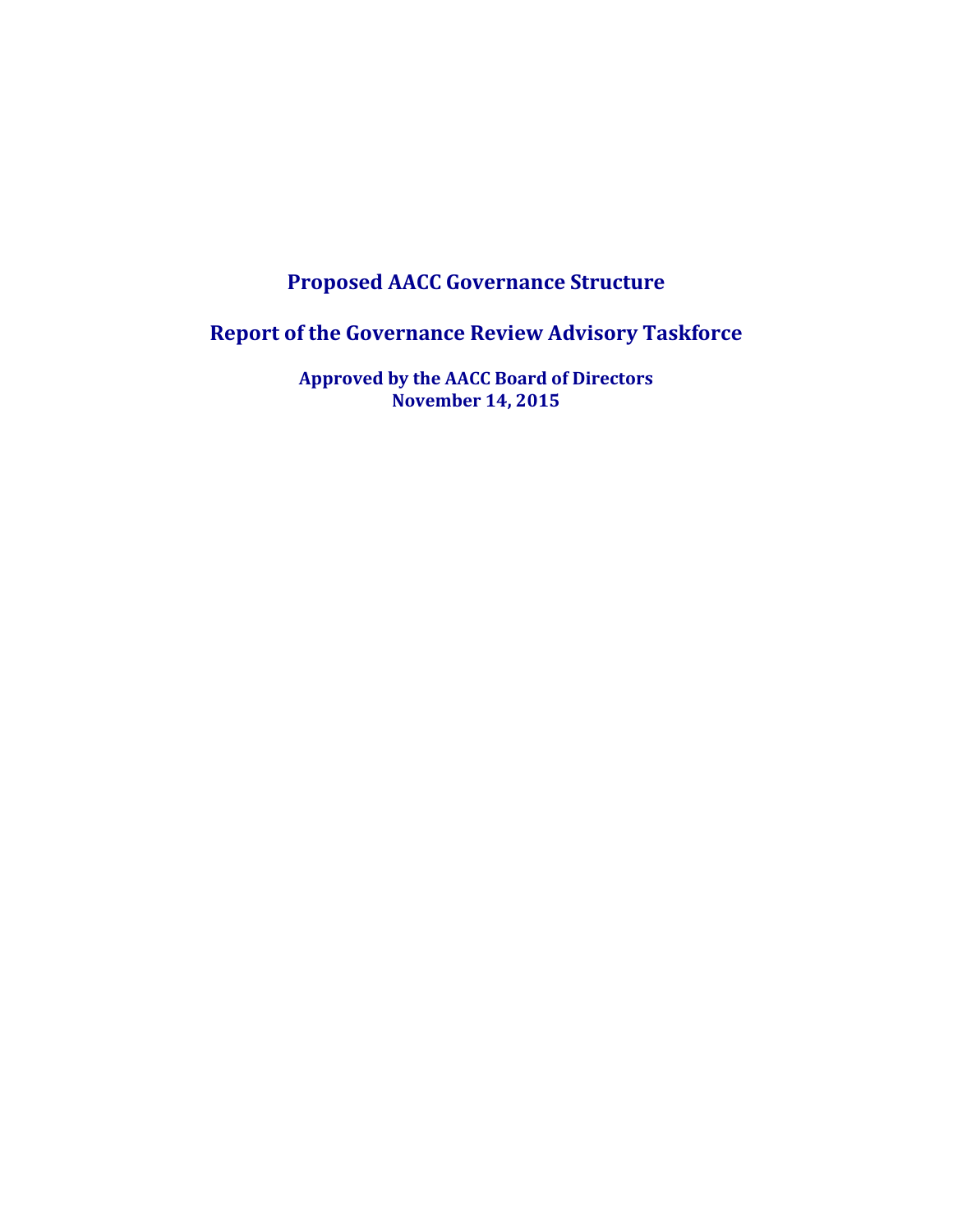# **Contents**

|                                                            | Page |
|------------------------------------------------------------|------|
| <b>Introduction</b>                                        | 1    |
| <b>Process</b>                                             | 2    |
| <b>Benefits of the Governance Recommendations</b>          | 3    |
| <b>Proposed AACC Governance Structure</b>                  | 4    |
| <b>Overview</b>                                            | 5    |
| <b>Operating Principles</b>                                | 7    |
| <b>Components of Proposed AACC Governance Structure</b>    | 8    |
| Membership                                                 | 8    |
| <b>Nominating Committee</b>                                | 9    |
| <b>Board and Standing Committees</b>                       | 11   |
| <b>Core Committees</b>                                     | 16   |
| <b>AACC Academy/AACC Academy Council</b>                   | 24   |
| <b>Clinical Laboratory Scientists Council</b><br>$\bullet$ | 26   |
| <b>Corporate Advisory Board</b>                            | 28   |
| <b>Divisions</b>                                           | 29   |
| <b>Sections</b>                                            | 30   |
| <b>Moving Forward</b>                                      | 32   |
| <b>Appendix</b>                                            | A1   |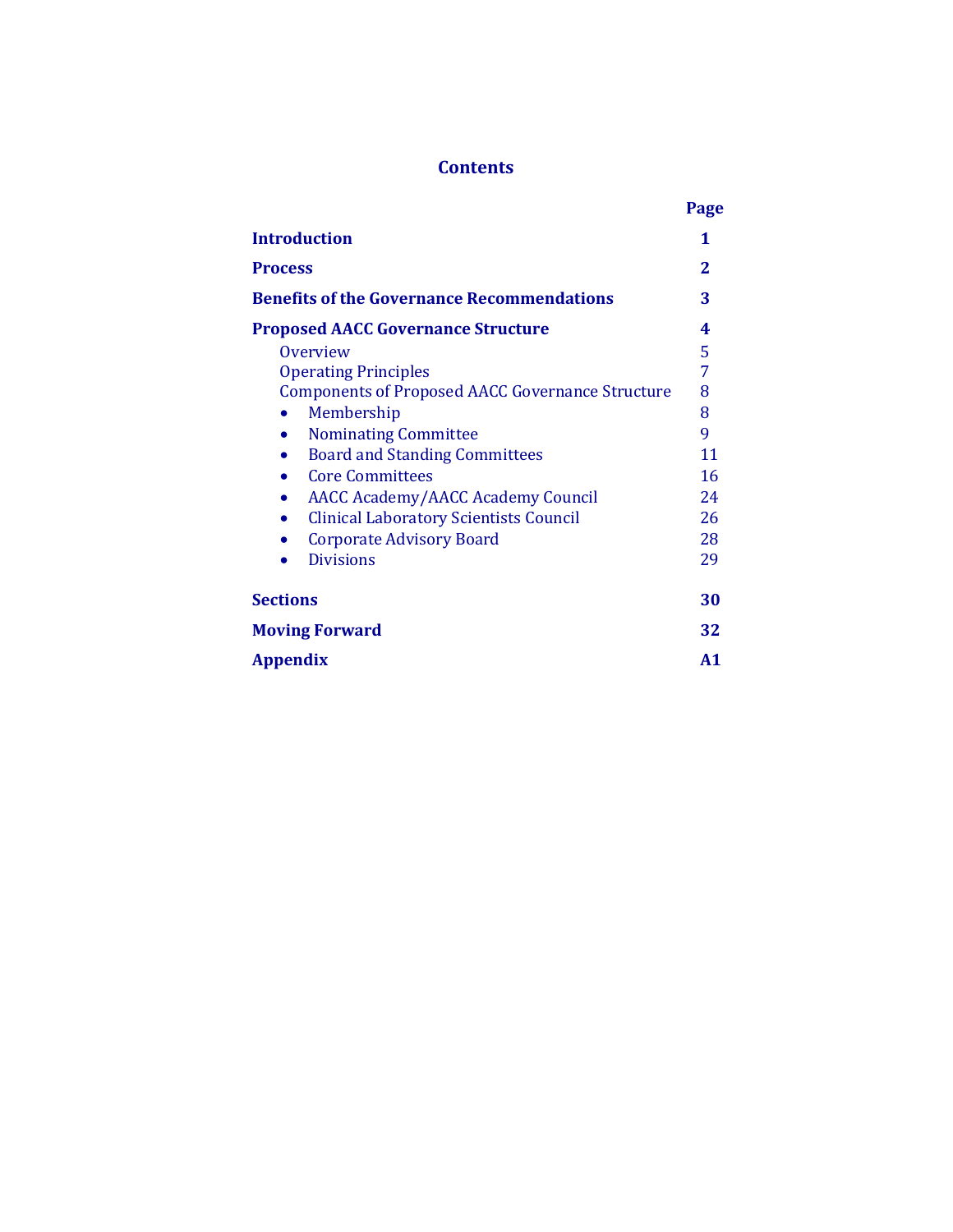# **Introduction**

The American Association for Clinical Chemistry (AACC) is a global scientific and medical professional organization dedicated to clinical laboratory science and its application to healthcare. Its leadership in education, advocacy and collaboration helps laboratory professionals adapt to change and do what they do best: provide vital insight and guidance so patients get the care they need.

**AACC's Vision**: *Better health and healthcare through laboratory medicine.*

**AACC's Mission**: *AACC provides global leadership in advancing the practice and profession of clinical laboratory science and medicine.*

As the current AACC strategic plan points out, this is a time of transition in the field of laboratory medicine and in healthcare in general. Such change comes with great challenges as well as numerous opportunities. To take advantage of these opportunities requires both individual and collective leadership. More than ever, members of AACC require their professional society to support their professional needs and provide a platform for leadership in the field of laboratory medicine.

AACC's governance structure has evolved over time as the field and membership have grown and changed, and it has served the association well. However, the Board and senior management recognized that it was time to assess the overall governance structure, and the processes that support it, and adapt them as needed to ensure that AACC is well positioned to support its members as they continue to drive the field of laboratory medicine.

The goal of this governance review was to develop a comprehensive governance structure and processes that will best serve AACC and its members in the future. This document describes the governance review process and resulting recommendations.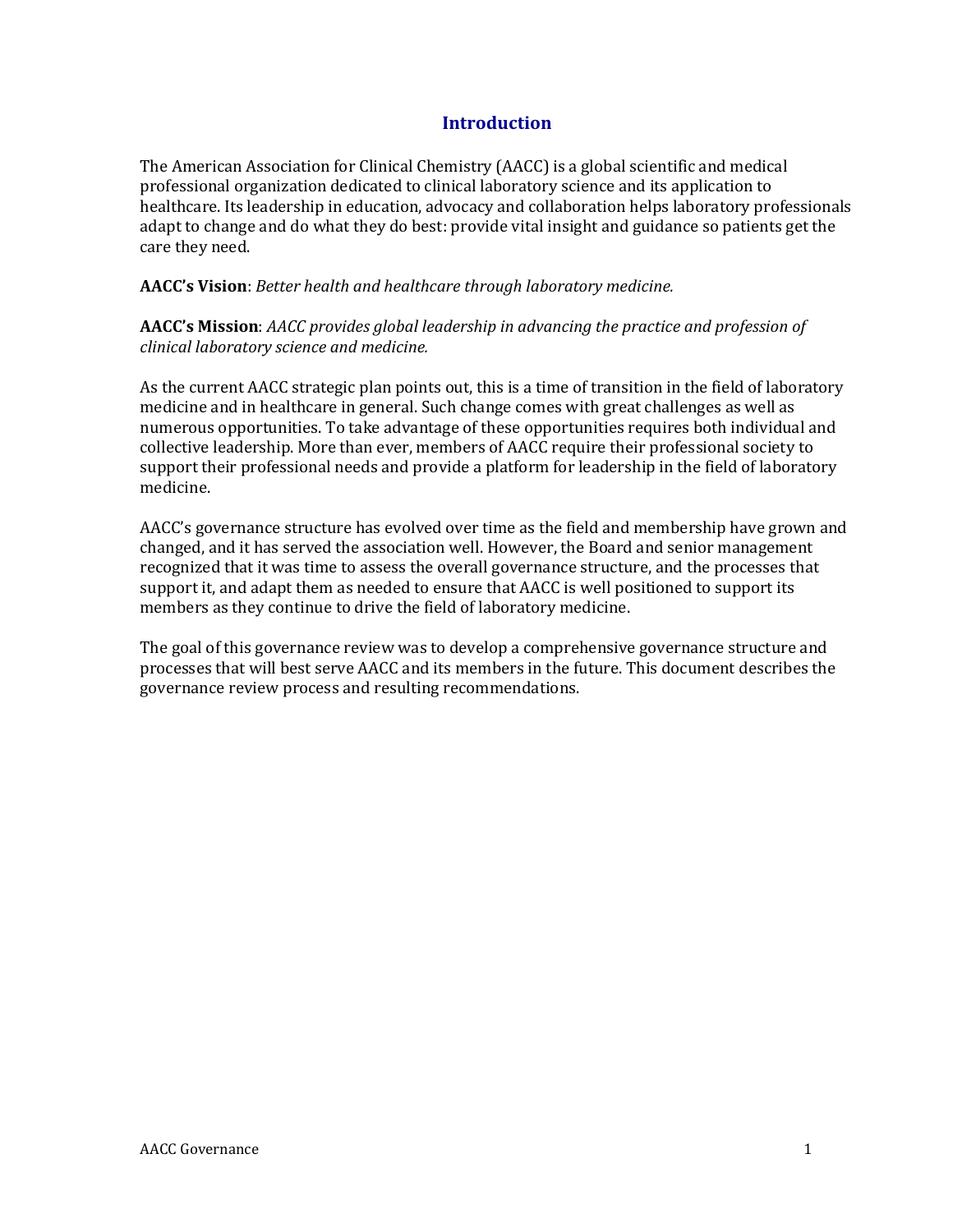### **Process**

AACC designated a **Governance Review Advisory Taskforce** (GRAT), selected and appointed by the CEO and president, and charged the group with assessing the current governance and the association's needs going forward and developing what they believe to be the best comprehensive governance system for the future. *See the Appendix for a list of GRAT members.*

The process included the following:

- **Approximately sixty interviews** with member leaders from throughout AACC. All interviewees played multiple leadership roles over the years. NACB Board members, House of Delegates leaders, and Division representatives were included in this outreach. Interview themes and highlights of these discussions were shared with the GRAT and the Board.
- **Three meetings of the GRAT** (1 to 1.5 days each) to review the information gathered, discuss AACC and its needs moving forward, and develop a comprehensive set of governance recommendations.
- **Four focused input sessions with the AACC Board**. The first of these sessions was designed to obtain substantive input from the full board on both the current governance and the desired characteristics of the future governance. The other three sessions were presentations of emerging recommendations and rationale, and the Board was invited to react and provide feedback to the GRAT.
- **Ongoing meetings of the AACC Management Team** to gather their input/ideas and build on the work of the Board and the GRAT and move the process forward.
- **Consultant support** from Cambridge Concord Associates throughout the process.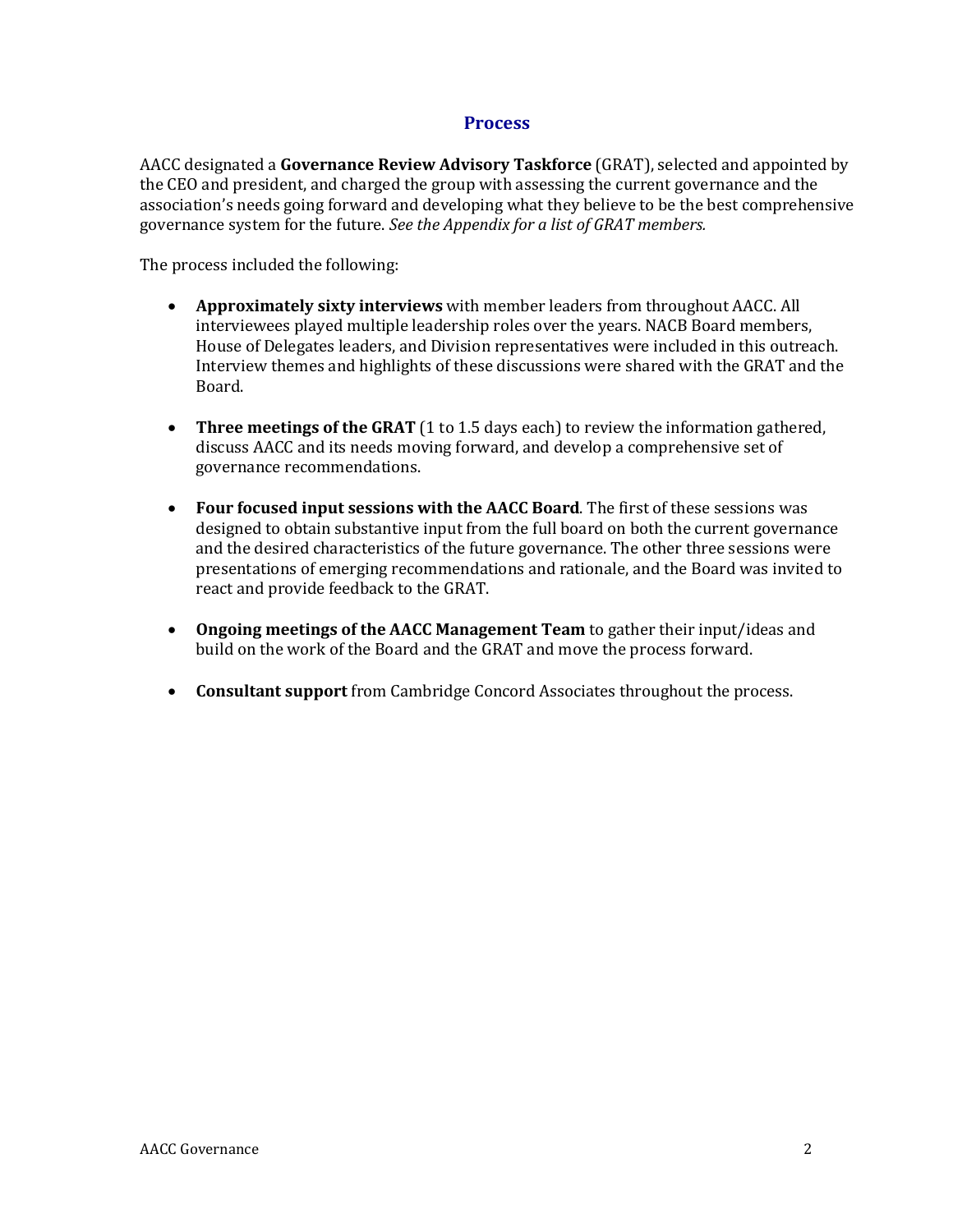# **Benefits of the GRAT's Governance Recommendations**

### **The proposed governance structure:**

- Provides a comprehensive and integrated approach that is focused on the future success of AACC
- Establishes clear lines of responsibility and accountability, and supports effective decision making
- Clarifies volunteer and staff roles and enables staff to effectively manage and support all elements of the governance and organization
- Ensures effective bi-directional communication and sharing of knowledge among members, committees, divisions, staff, and leadership
- Encourages higher levels of member engagement and provides diverse pathways and more opportunity for involvement
- Provides transparency in communications and processes so that all members can better understand AACC and how they might get involved
- Embraces the full breadth of AACC membership: all elements of the governance are open to participation by all members
- Offers multiple avenues for member connection with those who share similar backgrounds and interests while predisposing groups to work across structural boundaries
- Aligns with the strategic plan and provides flexibility to adapt as the plan changes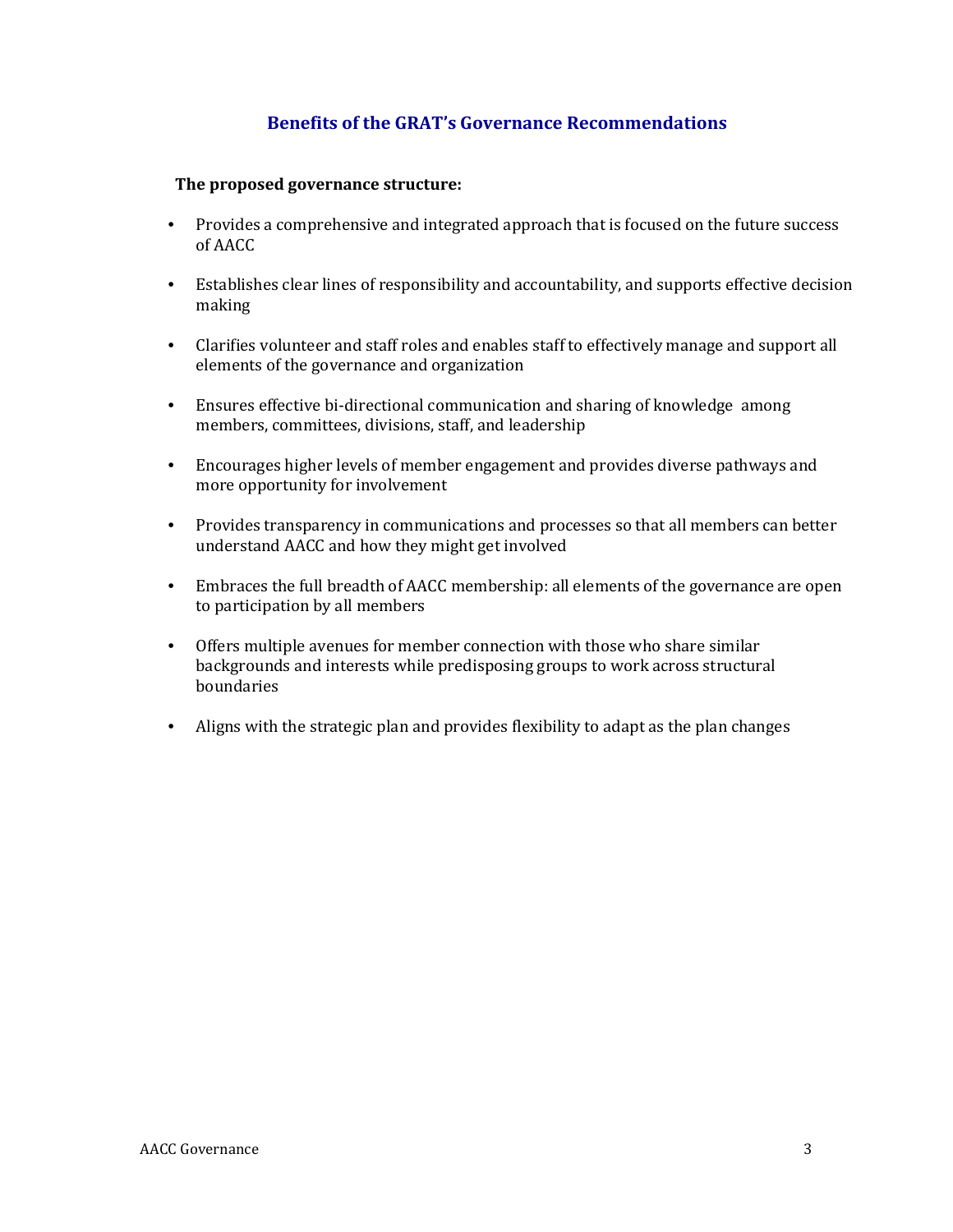

# Proposed AACC Governance Structure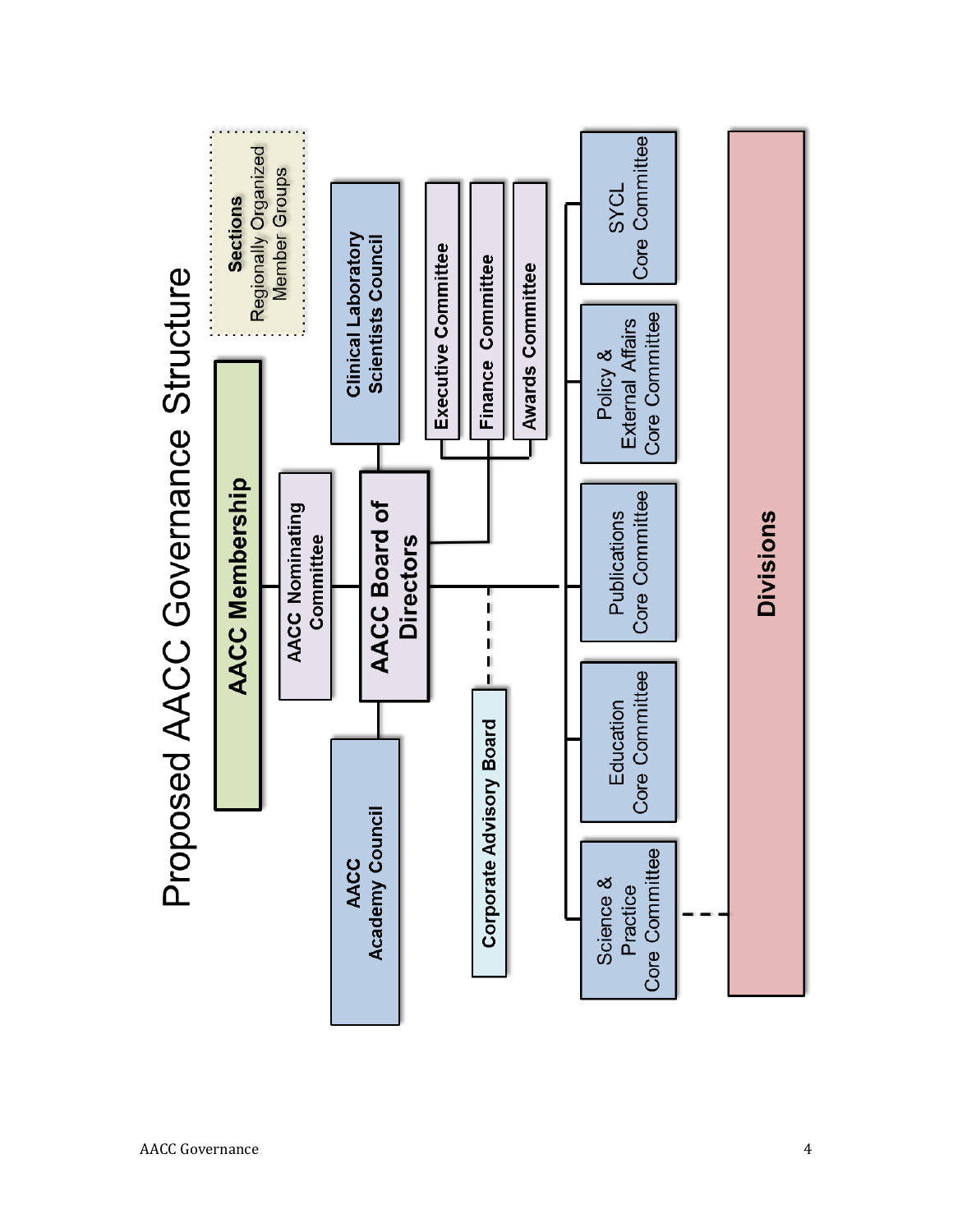## **Overview of Proposed AACC Governance Structure**

This report outlines the GRAT recommendations for a comprehensive governance system for the future of AACC. Below are brief explanations of each individual component. More details will be found on the following pages.

**Membership:** AACC exists to support its members and to provide a platform for members as they further the field of laboratory medicine. The membership drives the association and populates its governance structure.

**AACC Nominating Committee:** The Nominating Committee ensures that AACC recruits, from among its members, the best individuals to lead and shape the future trajectory of AACC. This group is also charged with developing a pipeline for future leaders. *NOTE: The AACC membership elects the Nominating Committee and in so doing directly and continuously influences the association's leadership and direction.*

**Board of Directors**: The Board of Directors provides strategic leadership for AACC and the field of laboratory medicine, and ensures that member needs are met.

### **Standing Committees**

**Executive Committee:** The Executive Committee advises and acts as a sounding board for the CEO, acts for the Board of Directors between meetings, when issues must be resolved quickly; and performs the annual performance and compensation review of the CEO. **Finance Committee**: The Finance Committee provides fiscal oversight for the association and ensures that the Board is informed of the association's financial situation and any issues or opportunities that may arise. It also provides *checks and balance*s in overall financial management.

**AACC Awards Committee**: The AACC Awards Committee articulates the view of association leadership on the overall AACC awards program and provides a framework for future awards.

**Five Core Committees**: The five core committees listed below ensure that AACC provides the highest quality programs and services in the field of laboratory medicine, and that AACC programs, products and services meet the evolving needs of its members and the field.

- **Science and Practice Core Committee**: Serves as the focus of AACC's activities in research, science, and the translation of science into practice; provides opportunities for members to come together around issues of common interest and work together to advance the field and its sub-specialties; and ensures that Divisions are appropriately involved in shaping the association's science and practice agenda.
- **Education Core Committee**: Provides oversight and guidance to all AACC educational programs and activities, ensuring a cohesive and coordinated educational program.
- **Publications Core Committee:** Sets direction for the AACC publications program, based on the strategic vision of the Board, and ensures a coherent publications strategy for the association.
- **Policy and External Affairs Core Committee**: Sets direction for AACC's government relations, advocacy, and public relations functions, ensuring that they support the strategic plan and member needs; and collaborates with other entities in support of AACC's goals.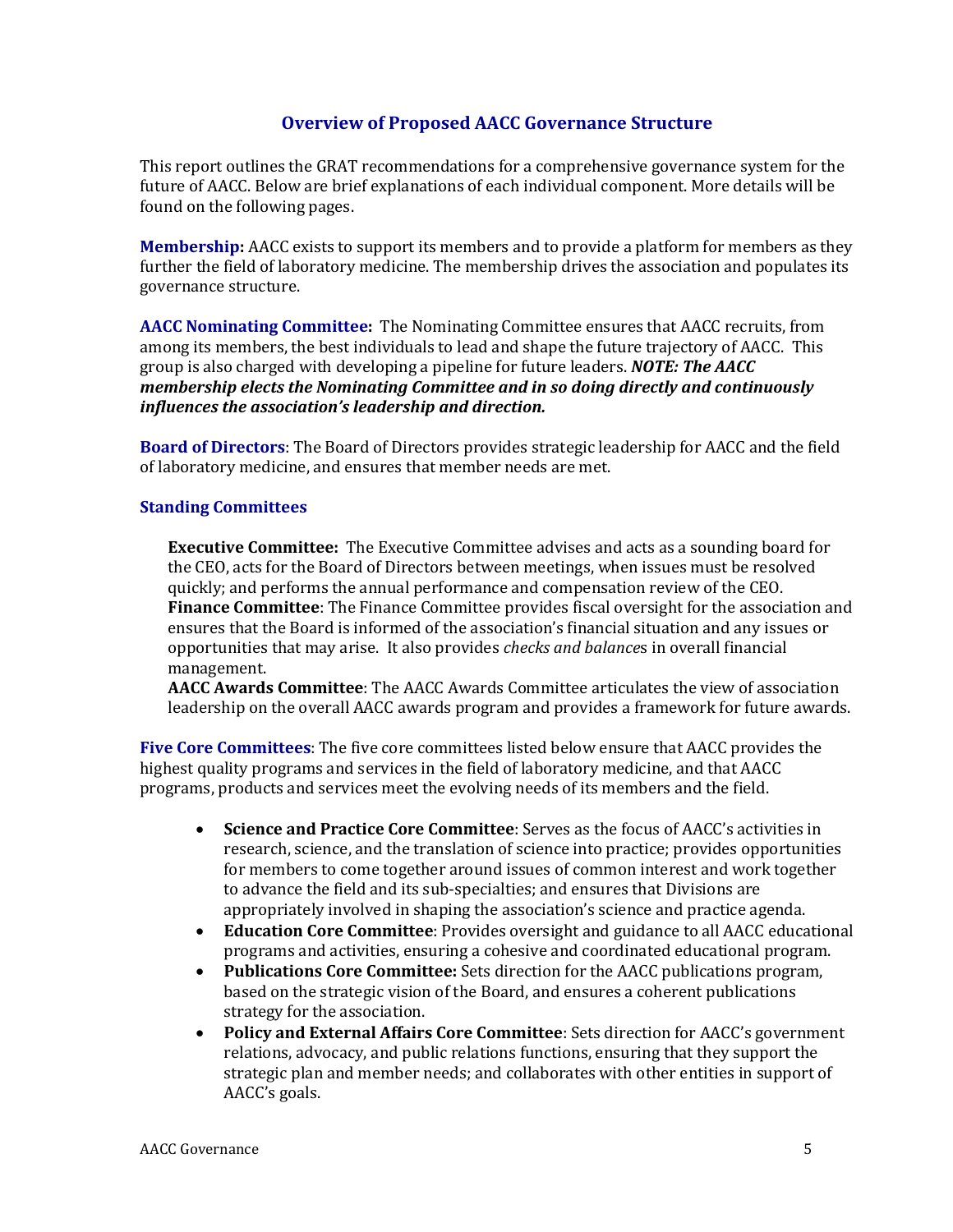• **SYCL Core Committee:** Ensures that AACC has comprehensive and coordinated programs that help develop and meet the needs of the next generation of leaders in laboratory medicine.

**AACC Academy Council**: The AACC Academy Council is the representative/governing body of the AACC Academy, which provides an opportunity to recognize PhD and MD members who have already made significant academic/professional contributions in the field of laboratory medicine while also providing a structured forum to enable them to further advance the field.

**Clinical Laboratory Scientists Council**: The Clinical Laboratory Scientists Council engages the many members and potential members who are laboratory management and operational staff, in support of AACC's strategic plan.

**Corporate Advisory Board**: The Corporate Advisory Board connects AACC with industry leaders for mutual benefit.

**Divisions:** AACC Divisions support the development of expertise in a wide variety of disciplines across the breadth of laboratory medicine, and provide forums for members with similar interests to convene, collaborate, and advance the science.

**Sections**: The Sections meet the needs of AACC members on a local level, providing them with opportunities for education, knowledge transfer, and networking. Although the sections are not directly part of AACC's governance structure, they are linked to the Board and other entities through enhanced communication mechanisms, including involvement in regular face-to-face leadership meetings.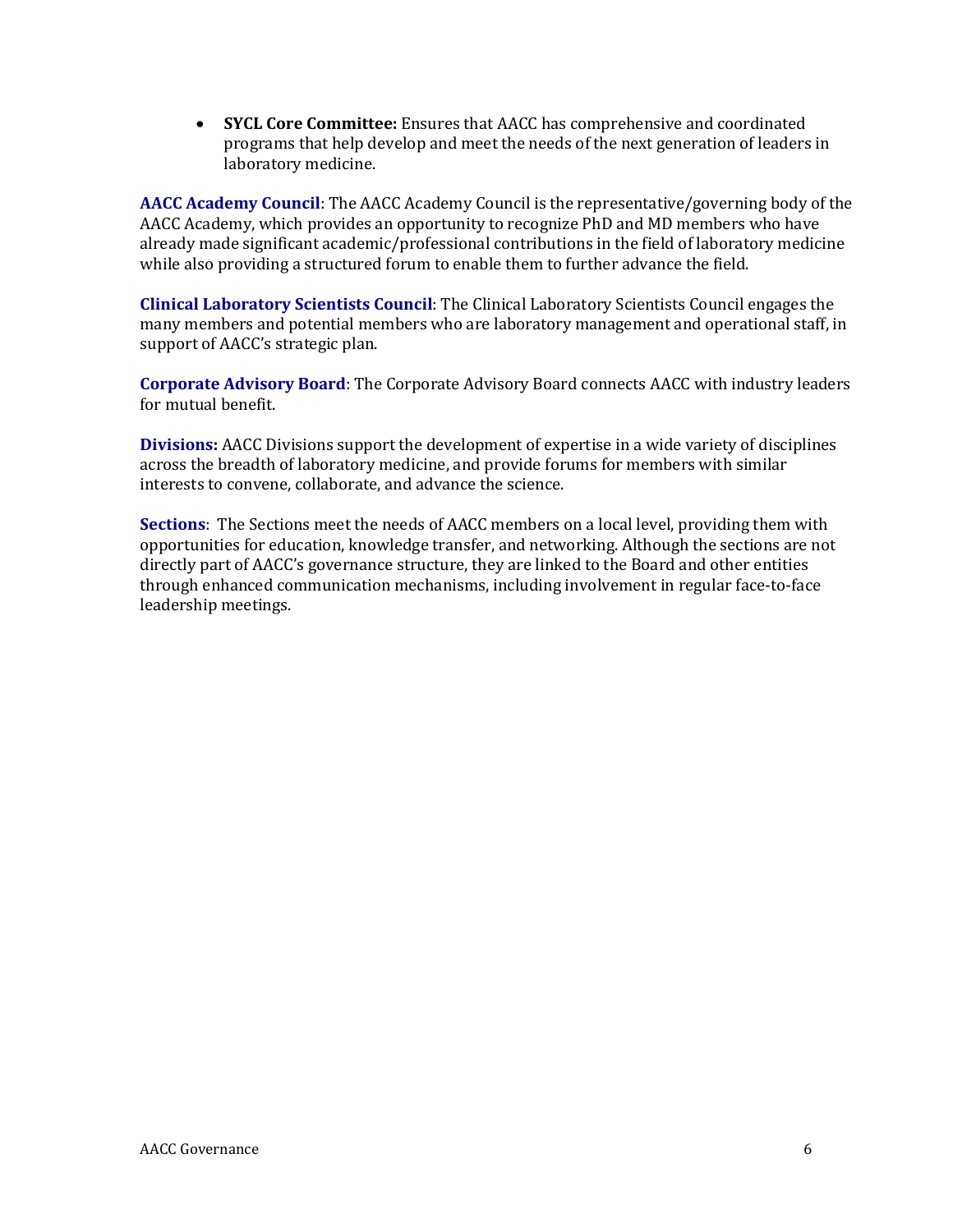# **Operating Principles**

AACC's new governance system will be guided by the following set of operating principles. These operating principles will play an important role in bringing the new governance structure to life.

- Standing committees, Core Committees, and Councils will all be structurally linked and report directly to the Board of Directors, ensuring effective two-way communication and accountability.
- AACC will have a nominations process that is based on broad member input, memberelected nominating committees, and a single slate of strategically selected leaders that will be ratified by the membership.
- A robust committee appointment process will provide numerous opportunities and avenues for all AACC members to volunteer. *This includes the growing number of AACC international members, who will be fully integrated into all aspects of governance.*
- Communication will be a priority and a core competency of the new governance system. *Virtual and face-to-face opportunities for collaboration and cross-pollination of ideas will be built into the yearly calendar. A small cadre of highly skilled staff liaisons, trained in committee management, meeting support, and communication, will underpin the work of AACC's volunteer leaders.*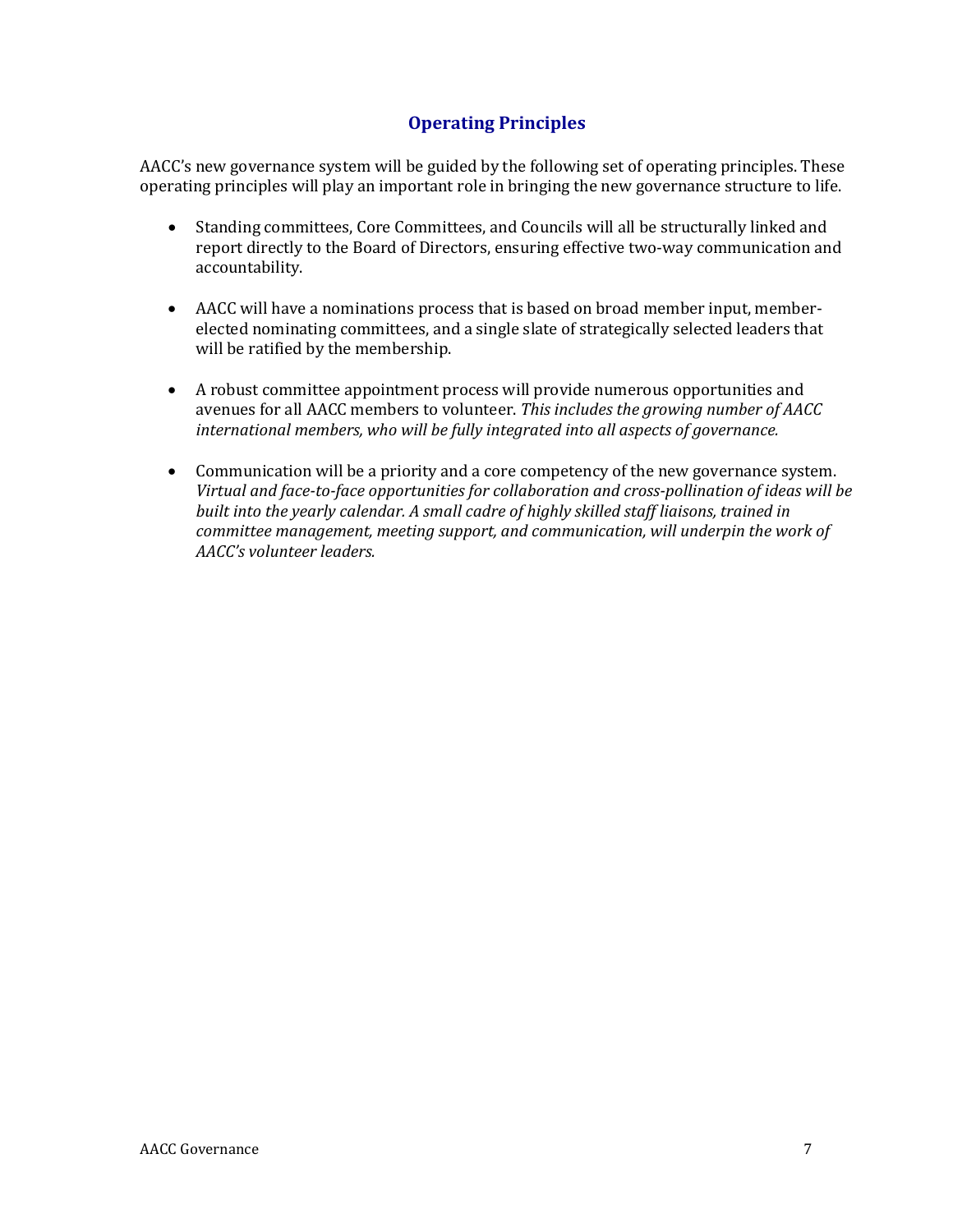# **Components of Proposed Governance Structure**

# **AACC Membership**

AACC exists to proactively meet the needs of its members. The AACC governance structure is driven by the AACC membership and composed of AACC members. In addition, the new governance framework and its processes are designed to involve an increased number of member volunteers, and to engage a greater diversity of the membership.

The new governance structure will engage the full breadth of AACC members. It is intended that both U.S. and international members will participate fully in the many new governance activities and leadership opportunities.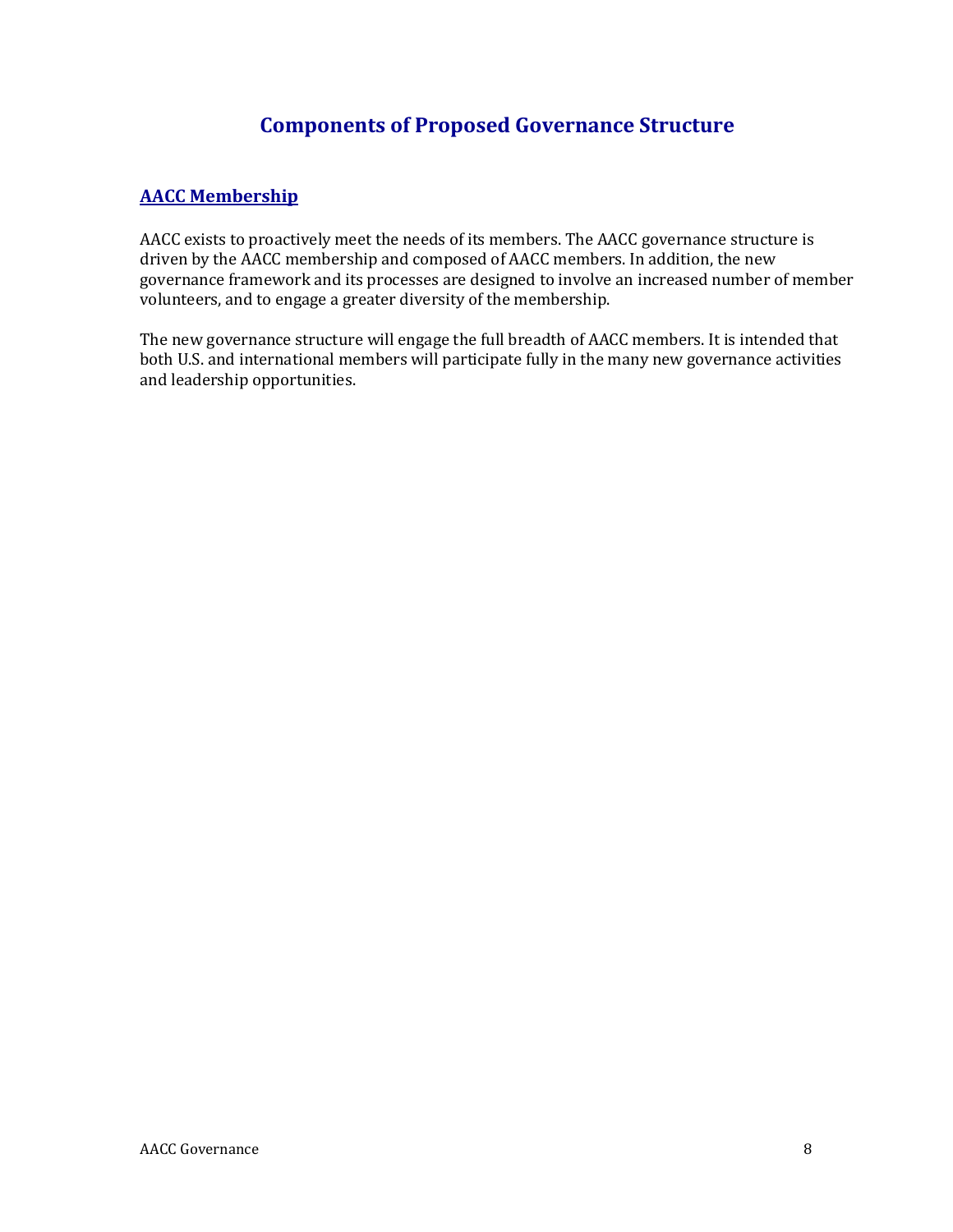# **AACC Nominating Committee**

**Purpose:** To ensure that AACC identifies and recruits a diverse and highly talented group of leaders from among the breadth of the association's members, and to develop a pipeline for future leaders. AACC membership will elect the members of the Nominating Committee and in doing so will continuously influence the leadership and direction of the association.

### **Role**

- Solicits and reviews nominations for Board and officer positions through a robust process of self and member nominations
- Selects a single slate of officers and Board members for ratification by the membership
- Works with the President-elect to guide the process of identifying candidates for committee chairs and members and ensures a robust leadership pipeline
- Defines processes for self-nomination and creates and maintains systems to track individual interests, skills, and experience
- Is considered to be "in session" year round, in support of ongoing leadership development

### **Composition**

- Nine members, elected by the AACC membership
- Three-year, staggered terms; members may serve two consecutive terms
- Past President, *ex-officio*, without vote
- Nominating Committee elects its own chair from among the elected members
- Candidates for Nominating Committee are identified by the Nominating Committee and put to the membership for competitive election
- Staffed by the CEO

**Accountability:** Accountable to the full membership; reports progress to the Board throughout the year.

**Decision-making**: The Nominating Committee is charged with identifying a slate of officers and Board members, a single candidate for each open position, for individual yes/no election by the members. This represents significant decision-making authority within the association. The independence and integrity of the Nominating Committee are essential attributes of the governance system.

**Rationale:** The design of the AACC Nominating Committee consciously addresses two issues with which AACC and most membership organizations struggle: 1.) Ensuring a pipeline of effective leaders who are best able to lead the association in implementing its strategic plan; and 2.) Preventing the loss of qualified candidates who may not wish to be subjected to contested elections or may not return to the election process after a loss.

Empowering the Nominating Committee (a group that has been elected by the membership) to thoroughly but quietly vet candidates and identify individuals who will best be able to advance the association's strategic plan can help AACC ensure that its leaders bring the talents and skills to further the association's priorities. At the same time, expanding the role of the Nominating Committee to include developing the leadership pipeline can ensure a systematic approach to leadership that allows individuals to match their skills and interests with the association's needs.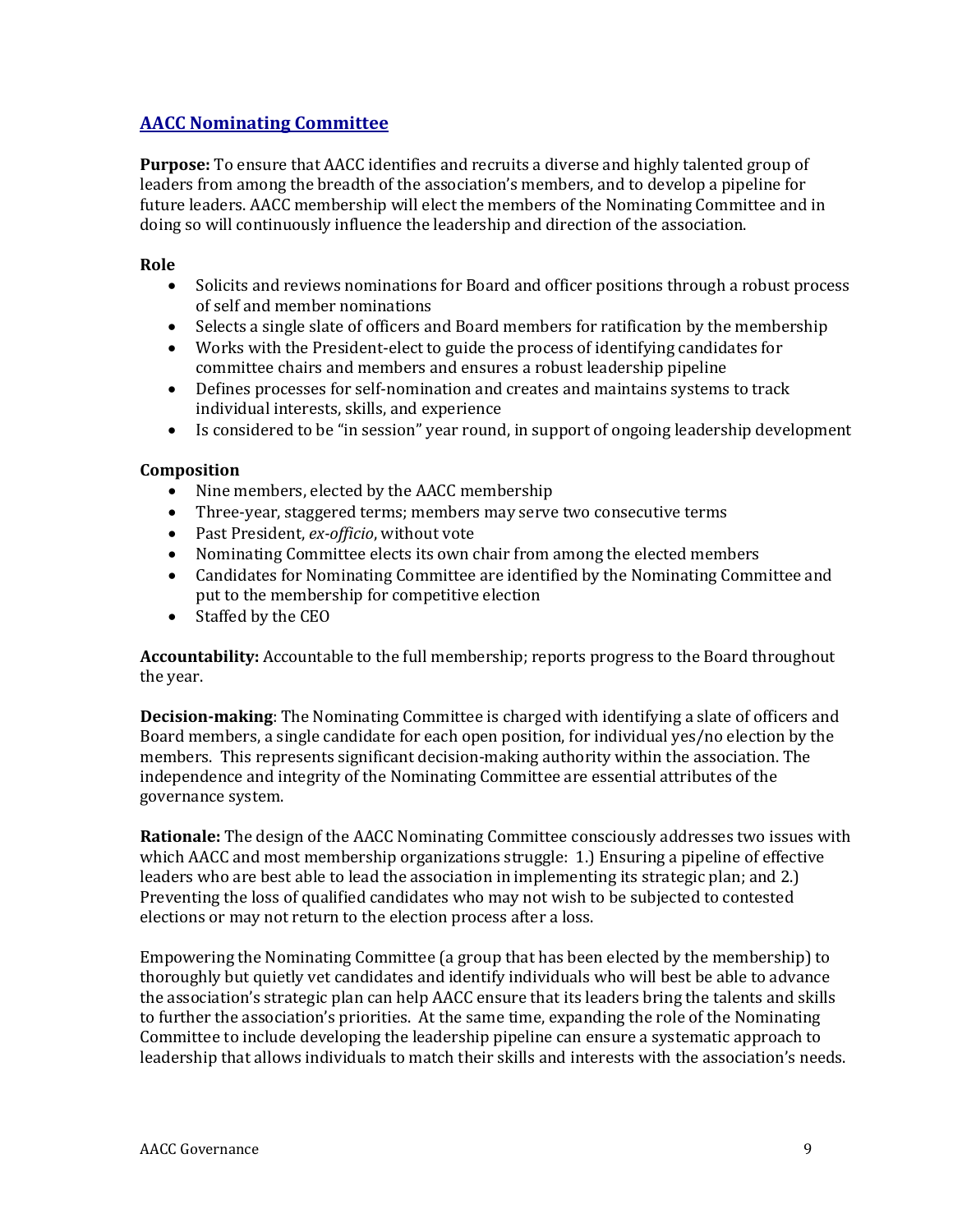- Nominating Committee members should bring broad experience, knowledge of the field and its strategic direction, and the trust of the membership.
- The Nominating Committee will be charged to carry out a robust recruitment process, featuring self-nominations, member nominations, and recommendations from Board members, committee members and chairs.
- The AACC Nominating Committee serves as the model for other nominating processes within the organization:
	- o AACC Academy Council and Clinical Laboratory Scientists Council will each have a Nominating Committee elected by their constituencies
	- o These Nominating Committees will solicit and screen candidates from among their members and present a single slate to their constituencies for ratification
	- o These other Nominating Committees will be further explained in the relevant sections of this report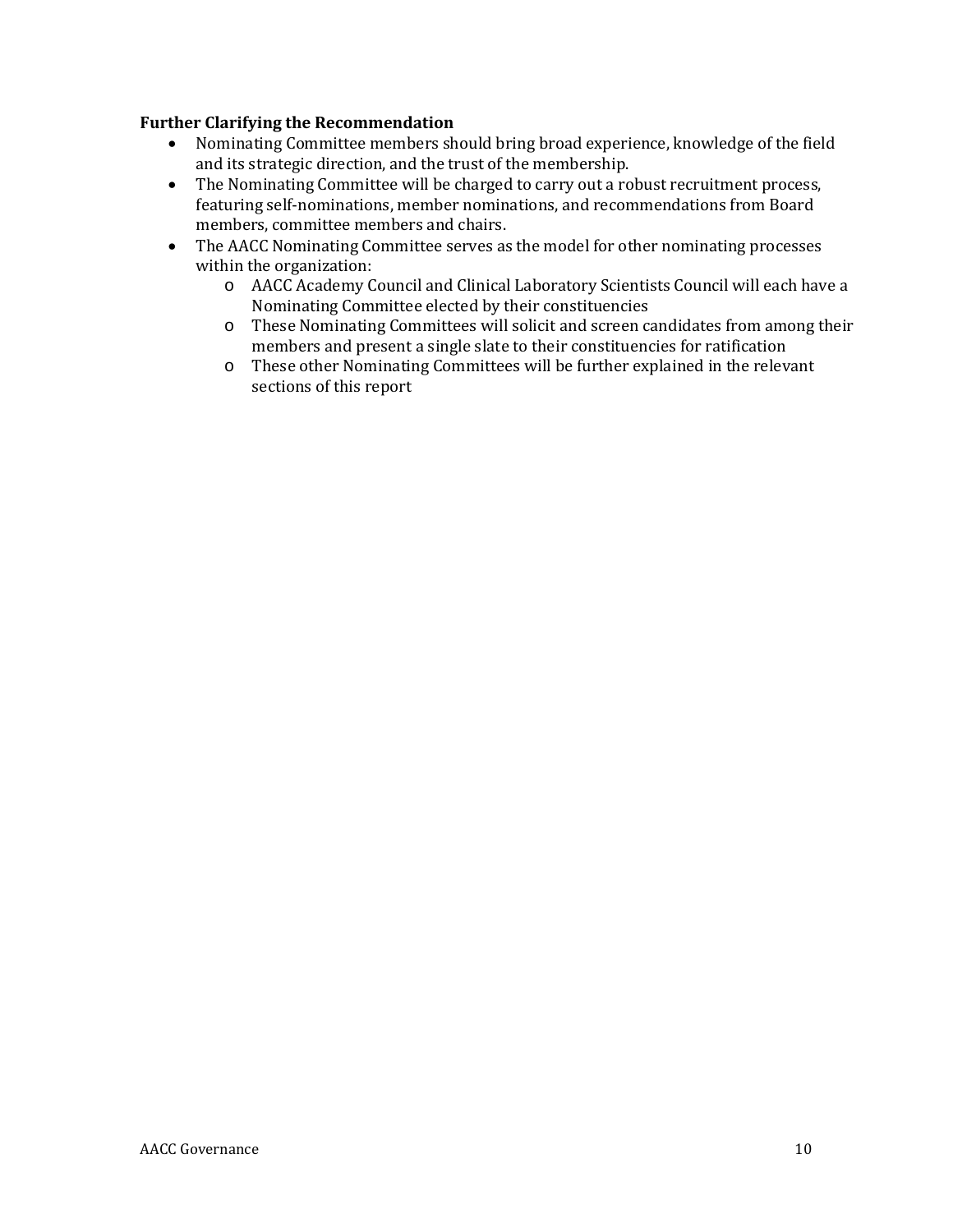# **AACC Board of Directors**

**Purpose:** To provide strategic leadership for AACC and for the field of laboratory medicine and to ensure that the association is proactively addressing the needs of its members.

### **Role**

- Has overall fiduciary responsibility for AACC
- Sets strategic direction for the association
- Develops and monitors progress on the strategic plan
- Holds committees, Councils, and Divisions accountable
- Monitors changes in the field and their potential impact on members
- Creates AACC policy
- Hires and holds the CEO accountable

### **Composition**

- Total of fourteen members, three of whom are *ex-officio*
- Six directors who serve three-year, staggered terms
- Five officers: President, President-elect, Past President, Secretary, and Treasurer
- Directors and officers are identified by the AACC Nominating Committee and a single slate is ratified by members
- Chair of the AACC Academy Council (*ex-officio*, with vote)
- Chair of the Clinical Laboratory Scientists Council (*ex-officio*, with vote)
- CEO (*ex-officio*, without vote).

**Accountability**: The Board is ultimately responsible for the governance and affairs of AACC and is accountable to the AACC membership. All other governance entities report to the Board of Directors, directly or indirectly.

**Rationale**: The overall approach, role and processes used by the current Board of Directors were found to be effective. It is a relatively small and highly functional body that is focused on setting strategic direction and meeting the needs of its members.

- Because of proposed changes in other elements of governance, the number and role of exofficio Board members will change.
	- o The chairs of the proposed new AACC Academy Council and the proposed new Clinical Laboratory Scientists Council will serve *ex-officio*, with vote
	- o The CEO will continue to serve *ex-officio*, without vote
	- o Because the structure does not include a House of Delegates, the two *ex-officio* positions of chair and chair-elect will cease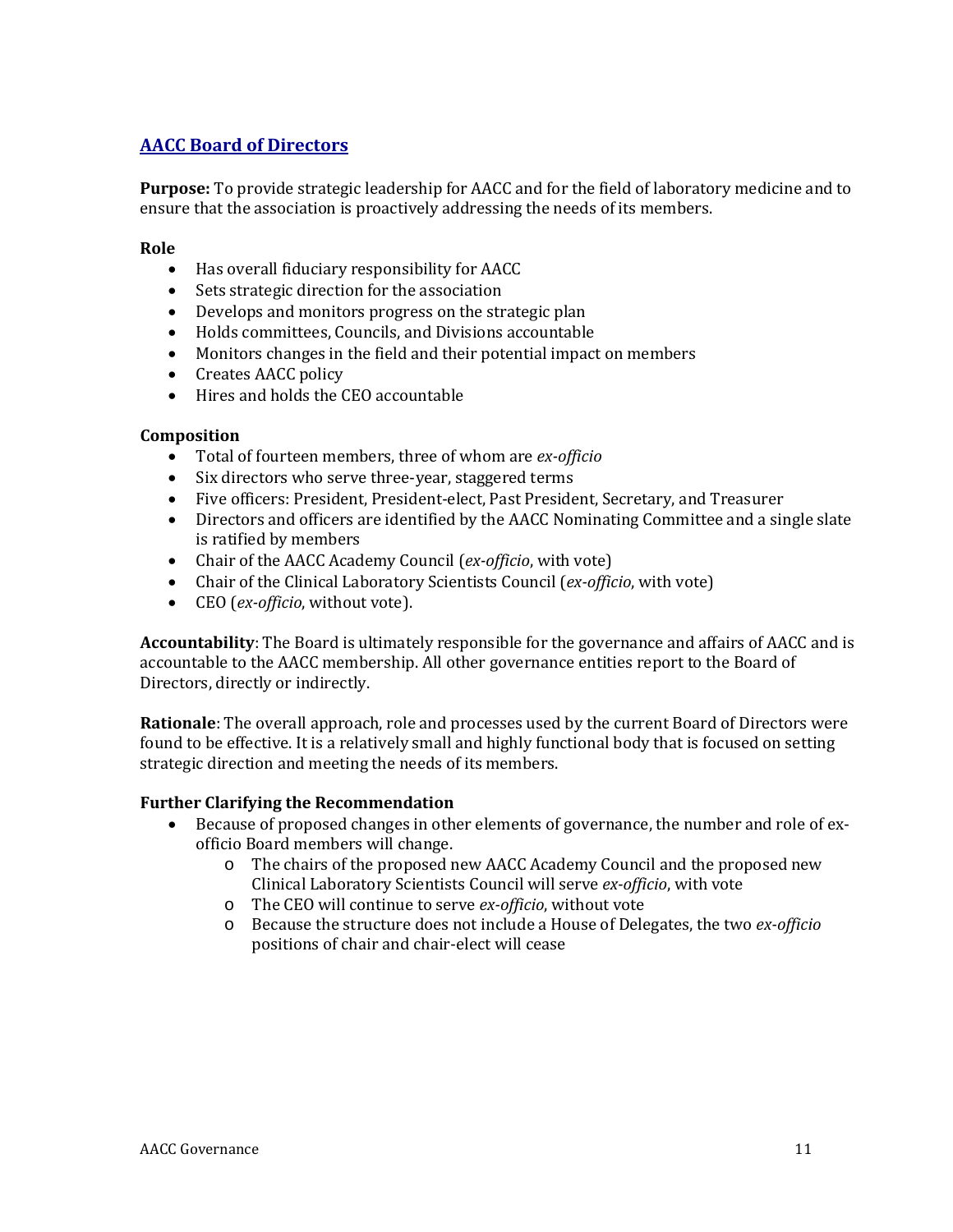# **Standing Committees**

Board Standing Committees include the Executive Committee, the Finance Committee, and the Awards Committee.

# **Executive Committee**

**Purpose:** To provide a sounding board for the CEO; to act for the Board in between meetings when issues must be resolved quickly; and to serve as the Performance and Compensation Committee.

### **Role**

- Advises the CEO and serves as a sounding board on issues
- Meets as requested by the CEO, President, or other officer
- Performs the annual performance and compensation review of the CEO; charged with evaluating the CEO with input from appropriate volunteers and staff
	- o Makes final decision on CEO compensation
- May be charged, by the Board, with other duties as appropriate

### **Composition**

- The Officers of AACC: President, President-elect, Past President, Secretary, and Treasurer
- Staffed by the CEO
- *Note: The CEO will not staff the Performance and Compensation function; a separate support process will be developed.*

**Accountability**: All members are Board members and accountable to the Board.

**Decision-making**: The Executive Committee is empowered to act for and on behalf of the Board of Directors between meetings of the Board, except as otherwise provided in the Bylaws. Executive Committee actions will be reported to the full Board of Directors and will be subject to review and ratification by the Board.

**Rationale**: It is common practice in associations for an Executive Committee to be convened as needed to provide guidance and support to the CEO and the Board, when the full Board does not convene. AACC Bylaws specify an Executive Committee. It is also standard operating procedure in associations for the officers to evaluate the performance of, and set the compensation for, the CEO. This provides an equitable way to ensure appropriate evaluation of the CEO.

- The Executive Committee, which will meet as needed, provides an efficient way to move forward on issues or questions that arise between Board meetings. It will not schedule regular meetings, but rather will convene only as needed.
- The purpose of the performance and compensation function is to create a system for evaluating the CEO that involves those who work most closely with the CEO, while ensuring input from other important stakeholders. It also enables a performance-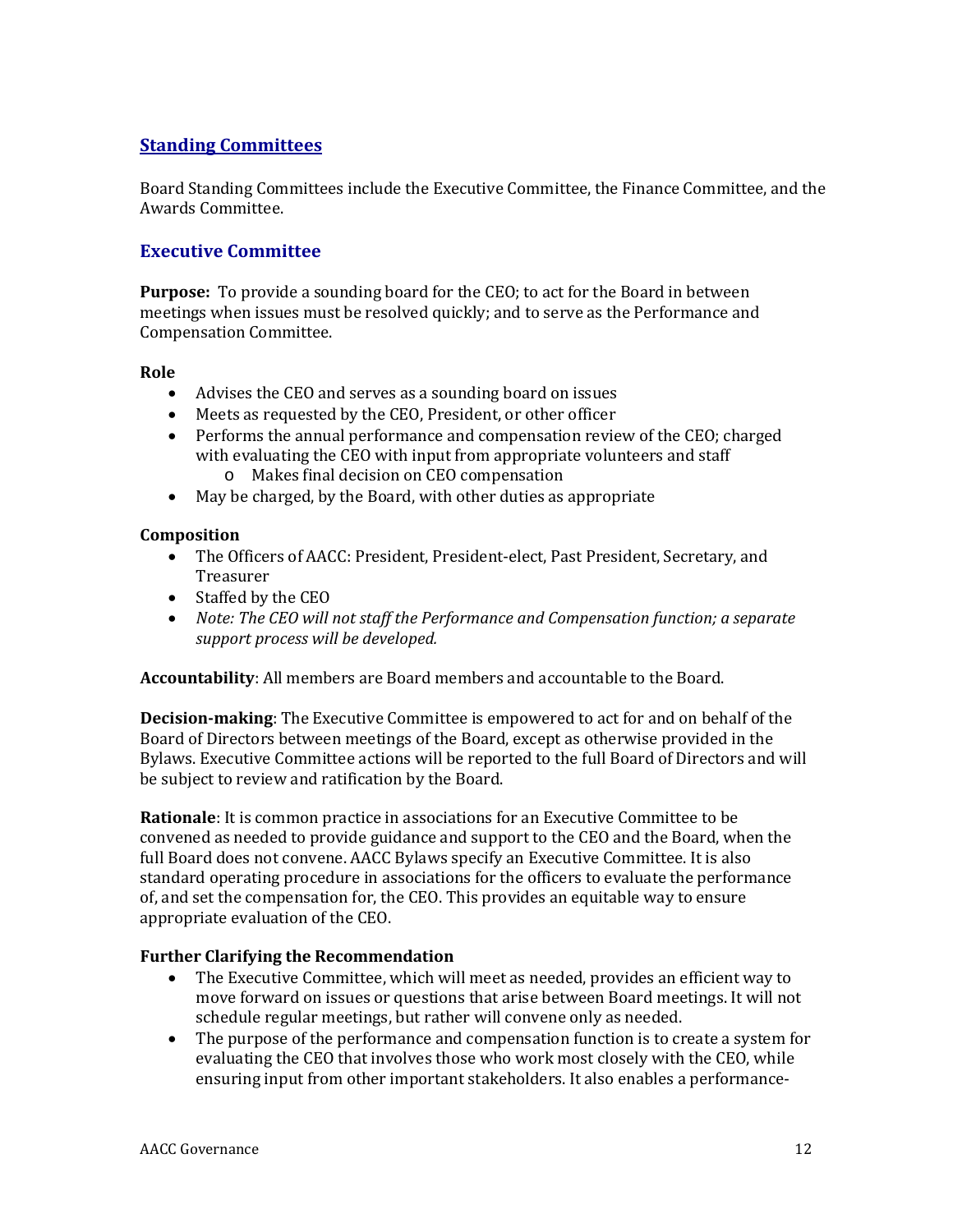related structured dialogue between the CEO and the officers, rather than placing the burden solely on the current President.

• In its performance and compensation function the Executive Committee may solicit input from appropriate people from throughout AACC, both volunteers and staff. They will also utilize outside expertise for such tasks as salary surveys and compensation guidelines.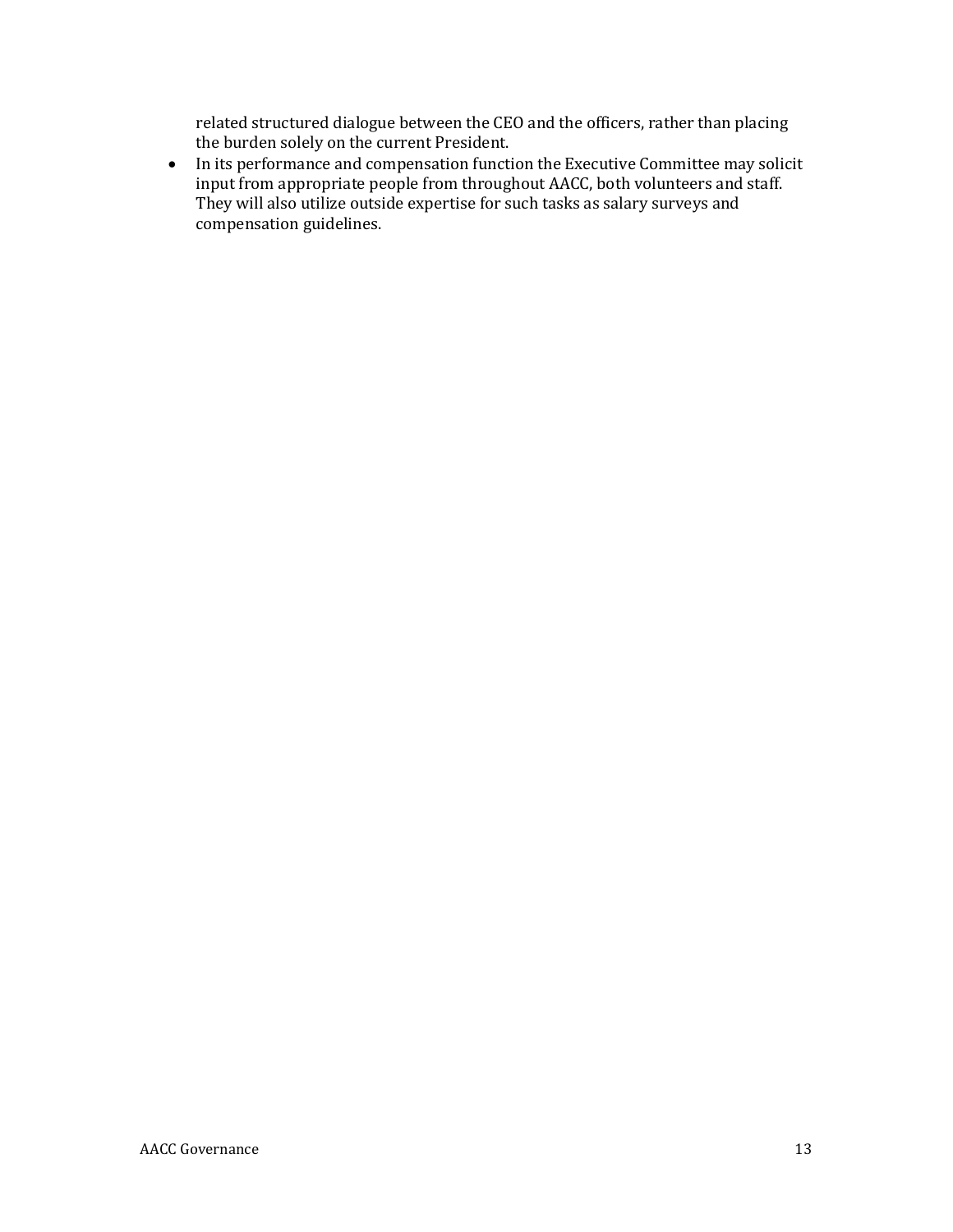# **Finance Committee**

**Purpose:** To provide fiscal oversight of the association and to ensure that the Board is informed of the association's financial situation and any issues or opportunities that may arise; and to provide checks and balances in overall financial management.

### **Role**

- Monitors all financial activities
- Provides guidance to the Board of Directors
- Makes recommendations to the Board regarding auditor selection

### **Composition**

- Six members, appointed by the President-elect
- Three-year staggered terms; may serve two consecutive terms
- The Treasurer serves as chair, *ex-officio* with vote
- All members, with the exception of the Treasurer/chair, will not be Board members, in order to provide appropriate checks and balances in the system

**Accountability**: Standing committee of the Board; reports directly to the Board.

**Decision-making**: All Finance Committee decisions are recommendations to the Board, including approval of the operating budget, management of investments, and recommendations on strategic plan initiatives.

**Rationale**: A strong finance committee is essential to the sound functioning of an association. It is important that this group be connected to, but independent from, the Board. It provides checks and balances and ensures appropriate fiscal oversight.

AACC's Finance Committee currently consists of the association's officers and the Chair and Chairelect of the House of Delegates. This group provides detailed review and recommendations on the budget, which is then approved by the Board (of which they are all members). This approach runs counter to the practice of most associations; generally the Finance Committee should consist of non-Board members, to provide appropriate checks and balances in the system.

- The specification that the Finance Committee must be composed of non-Board members will allow the association to populate the committee with individuals who have the appropriate skills and experience in finance and business management.
- Having the Treasurer as chair provides continuity, as well as a direct connection to the Board, assuring smooth communication and coordination.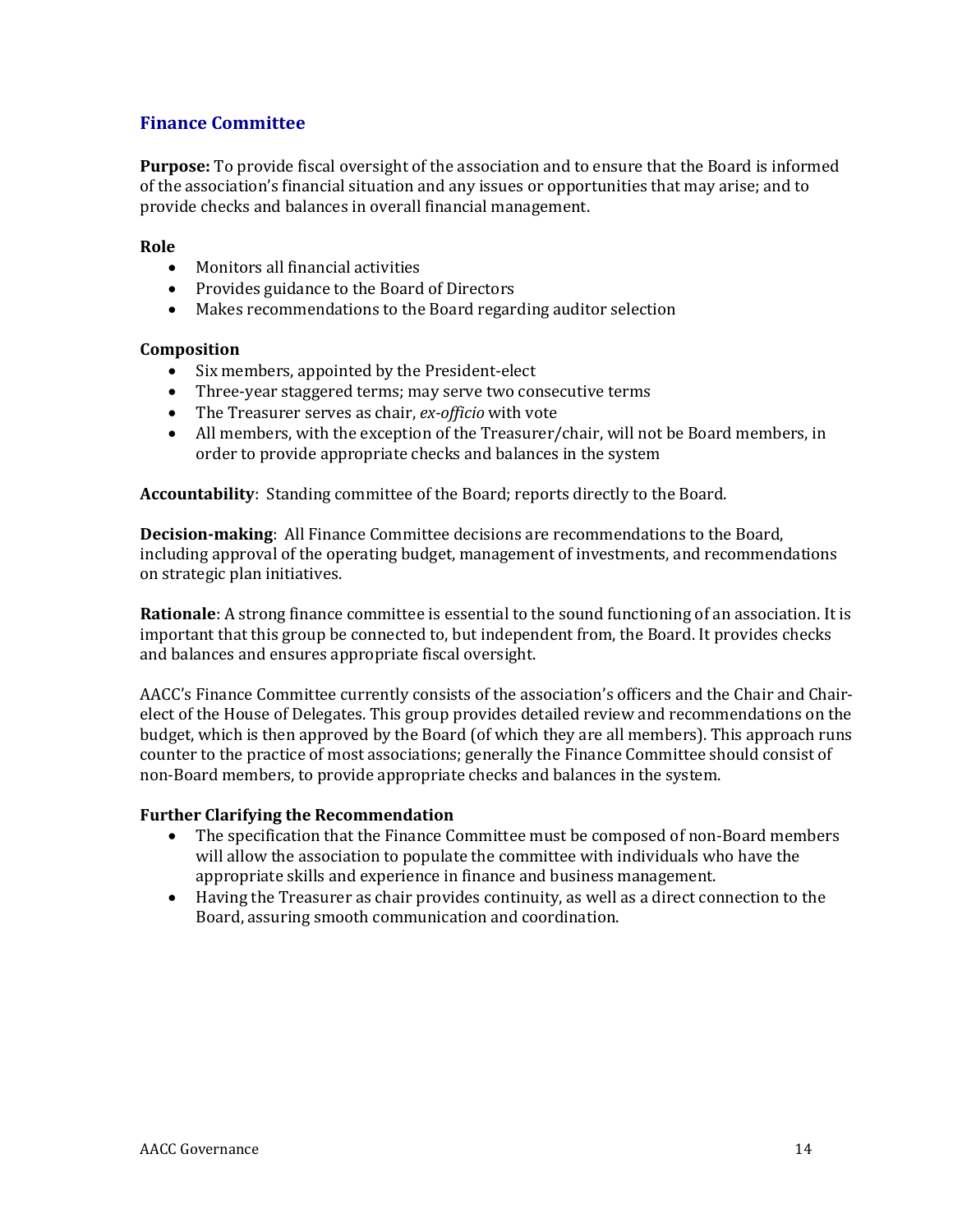# **Awards Committee**

**Purpose:** To articulate the view of the association leadership on the AACC awards program; to provide a framework for future awards; and to determine recipients for high-profile AACC awards.

### **Role**

- Defines direction of AACC awards programs and provides a framework for managing both current and future awards programs
- Ensures a comprehensive and complementary approach among AACC entities

### **Composition**

- Five members
- Three-year staggered terms; may serve two consecutive terms
- Chair and members appointed by the President-elect

**Accountability**: Standing committee of the Board; reports directly to the Board.

**Decision-making:** The Awards Committee selects award and grant recipients based on defined criteria for AACC's prestigious and highly visible annual awards, international travel grants, and annual research grants.

**Rationale:** Awards and recognition are an important function of a professional society. This committee will oversee all AACC awards. They will work closely with the AACC Academy Council and Clinical Laboratory Scientists Council awards programs, to ensure a comprehensive and complementary approach among all AACC entities. Recognizing that other AACC entities may choose to honor the accomplishments of their relevant constituencies, the role of this group will evolve over time.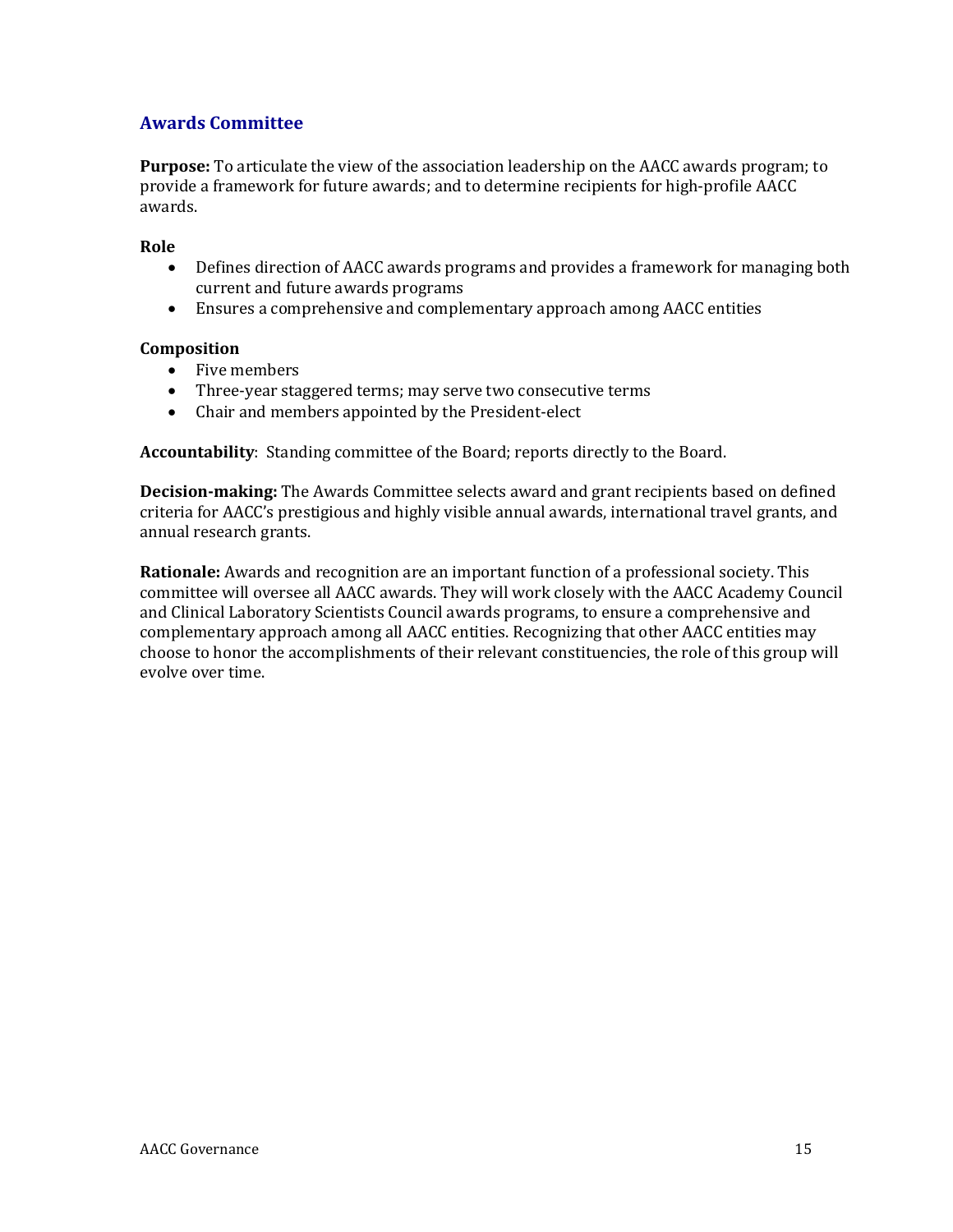# **Core Committees of AACC**

The core committees represent the principal programs and services of AACC, grouped in ways that support the strategic plan and encourage communication and coordination. The core committees provide many opportunities for member involvement and have direct communication with, and accountability to, the Board. Linkage between and among the core committees is extremely important, since there are many areas where their interests coincide.

### **The five core committees:**

- **Science and Practice Core Committee**
- **Education Core Committee**
- **Publications Core Committee**
- **Policy and External Affairs Core Committee**
- **SYCL Core Committee**

### **The following processes will underpin all core committees:**

- **Each core committee will be accountable to the Board of Directors and will have regular communication with the Board**.
- **Committees will provide both written and oral reports to the Board** to inform the Board of their accomplishments, action plans, and support of the strategic plan. Periodically, committee chairs will be invited to meet with the Board face-to-face. These oral reports will provide opportunities for conversations between the Board and committee chairs, during which the leadership will be able to work together to identify the committees' priorities in the context of the AACC strategic plan.
- **A vigorous and far-reaching committee appointment process will provide numerous opportunities and avenues for members to volunteer and participate in AACC leadership.** AACC members will be provided several opportunities to volunteer for committee service, including online forms and proactive outreach by AACC leadership to the membership at large. AACC members will also have the opportunity to nominate their peers for committee service and other leadership roles. A structured process will be put in place so that all core committees will work with their staff liaisons to provide suggestions for members of their own or any other committee. The suggestion/nomination/ recommendation process will be managed through the Nominating Committee and the Executive Office, ensuring adequate support for the President-elect.

In making committee appointments, the President-elect will take into consideration the depth, breadth, and diversity of AACC's membership as a whole, striving to ensure that committee membership is reflective of this diversity. The intent is to include diversity of scientific and professional interests as well as geographic and demographic diversity.

• **Core committees will be responsible to implement and recommend programs and initiatives that achieve the strategic goals of AACC**. In pursuing their work, core committees will consider the strategic plan and will safeguard the future financial stability and success of AACC.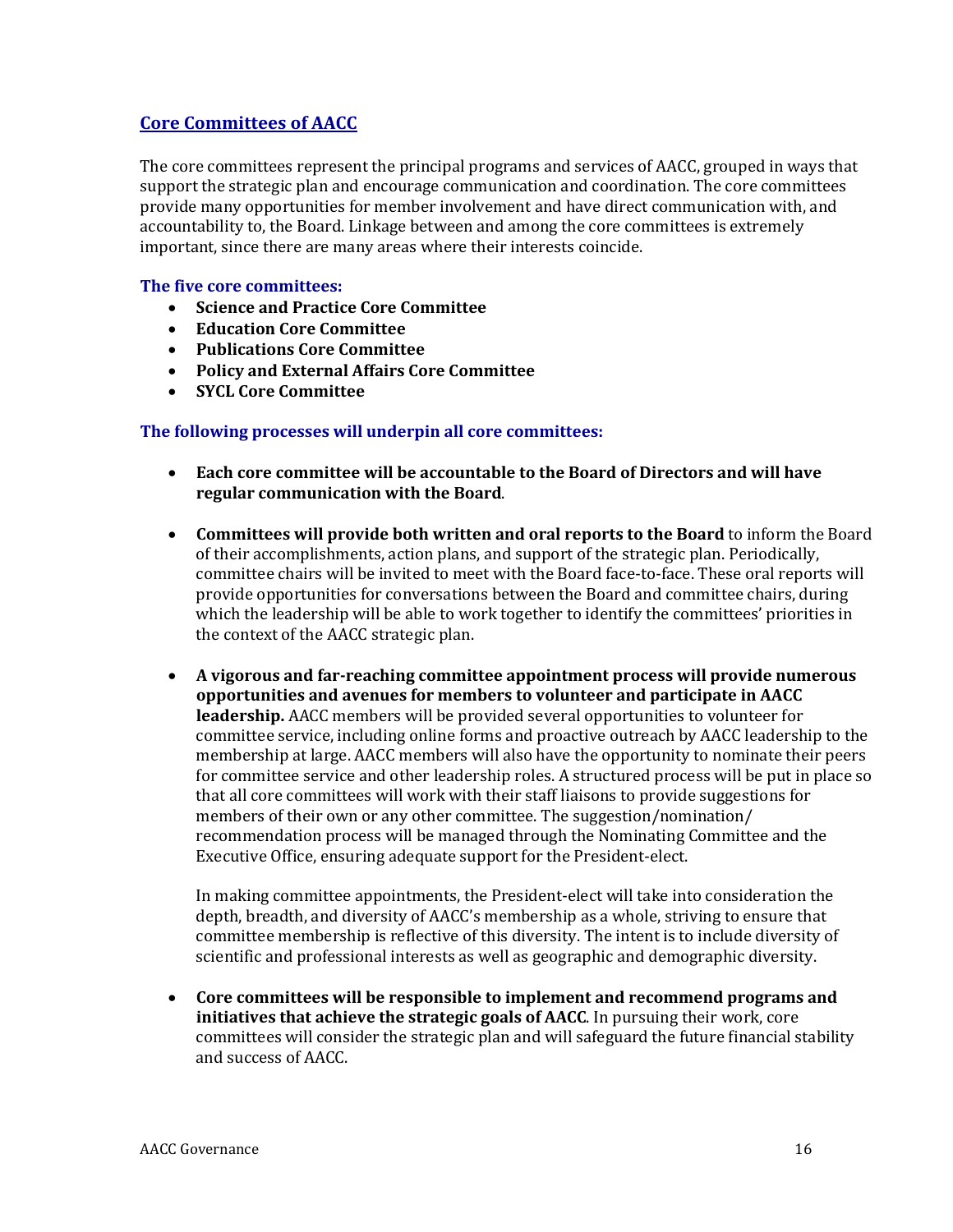- **There will be a consistent, ongoing process for committees to regularly meet, communicate, and share ideas**. "Committee weekends" will be held once or twice per year, providing opportunities for committee members to network with their peers on other committees, and for the work of the committees to cross-pollinate. AACC leadership will provide updates, insights, and guidance to the committees during a general session in which all committee members will participate. In addition, committees will have time for individual meetings and consultations with other groups and individuals, ensuring that committees are not isolated from other aspects of AACC.
- **Committee appointments will be for three years, with staggered terms to ensure both continuity and new ideas**. Lengthening the term of office will provide continuity and institutional memory, while adding new members each year will provide fresh thinking and new blood. Members may serve two consecutive three-year terms, if they so choose and are reappointed.
- **Position Descriptions will be provided for all committee chairs and members**. As responsibilities change, it will be important to ensure that committee chairs and members clearly understand their roles, expectations, and accountability.
- **Regular orientation and training sessions will be provided for committee chairs**. To ensure that committee chairs are best positioned to succeed, regular training sessions will be held with chairs, incoming chairs, and staff liaisons, to provide them the tools they need. Staff liaisons will be trained to be an integral part of the committee process, with tools and tactics to keep the committees on track to meet AACC's strategic goals. Centralized, orchestrated staff liaison training in the headquarters office will ensure that all staff liaisons are equipped to serve the committees. Training will include such topics as action-oriented agenda development, facilitating meetings (including helping the committee chair stay on schedule and on topic and providing operational/staff perspective in discussions), effective workflow between meetings, and division of labor between members and staff, etc.
- **Core committees will be authorized to form taskforces or working groups to address topics of import**. Some of these will be within the scope of the individual core committee, while others might address topics that cut across committees. Although five core committees are being formed, there are many areas of overlap, and joint taskforces or work groups will be encouraged.
- **Committees' decision-making responsibilities will vary depending on the charge of the committee**. Some activities or initiatives will be recommendations to the Board and will require Board approval; some will require committee vote and final approval by the AACC President; some will need only committee approval; and others might be collaborations with, or recommendations to, other committees.
- *Note: The structure of the core committees, and the communications envisioned between and among them and the Board, remove the need for a separate Program Coordinating Commission in the new governance framework.*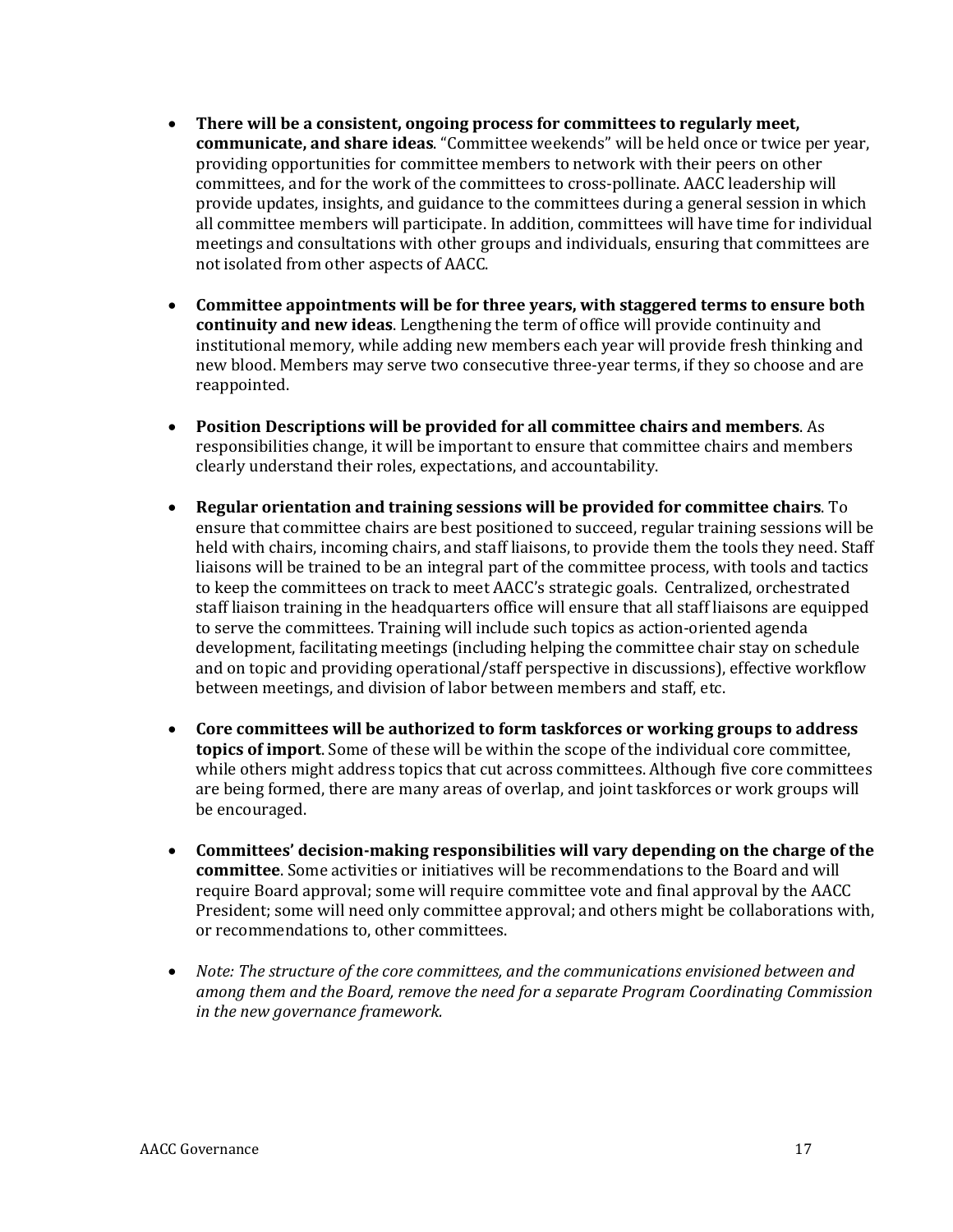# **Science and Practice Core Committee**

**Purpose:** To serve as the focus for AACC activities in research, science, and the translation of science into practice; to provide opportunities for members to come together around scientific issues of common interest; to advance the field of laboratory medicine and its sub-specialties; and to ensure that the Divisions are appropriately involved in shaping the science and practice agenda for the association, and are helping to set the overall AACC strategic direction.

### **Role**

- Guides AACC's activities in research, science, and the translation of science into practice
- Develops guidance documents and scientific statements
- Informs relevant AACC programming
- Identifies current issues and areas of scientific interest
- Identifies grant and funding possibilities for AACC

### **Composition**

- All Division chairs, by virtue of their Division leadership
- Terms coincide with term as Division chair
- Chair elected by the committee members from among the committee members
- May form taskforces or subgroups to accomplish the core committee's goals

**Accountability**: Direct report to the Board of Directors

### **Example of existing or potential future entities reporting to Science and Practice:**

- Evidence-Based Laboratory medicine Committee (EBLMC)
- Latin American Working Group (LAWG)

**Rationale**: Divisions are the scientific heart of AACC. Linking them to each other by having their chairs serve on the Science and Practice Core Committee gives them a direct relationship with the Board of Directors and integrates these robust groups directly into the AACC governance and strategic plan. Representing the breadth of scientific interests within AACC, the Science and Practice Core Committee will be well positioned to assess the areas of science that AACC should address, identifying gaps, areas of overlap, and emerging topics for consideration.

- Divisions have traditionally focused on education. By linking them with the Science and Practice Core Committee, the focus will broaden to include greater emphasis on the overall direction of science and practice both within and outside AACC.
- It is recommended that greater structural and process consistency be developed for Divisions, to align Division processes with those of AACC.
- Although each Division will continue to choose its own leaders, term lengths will be standardized.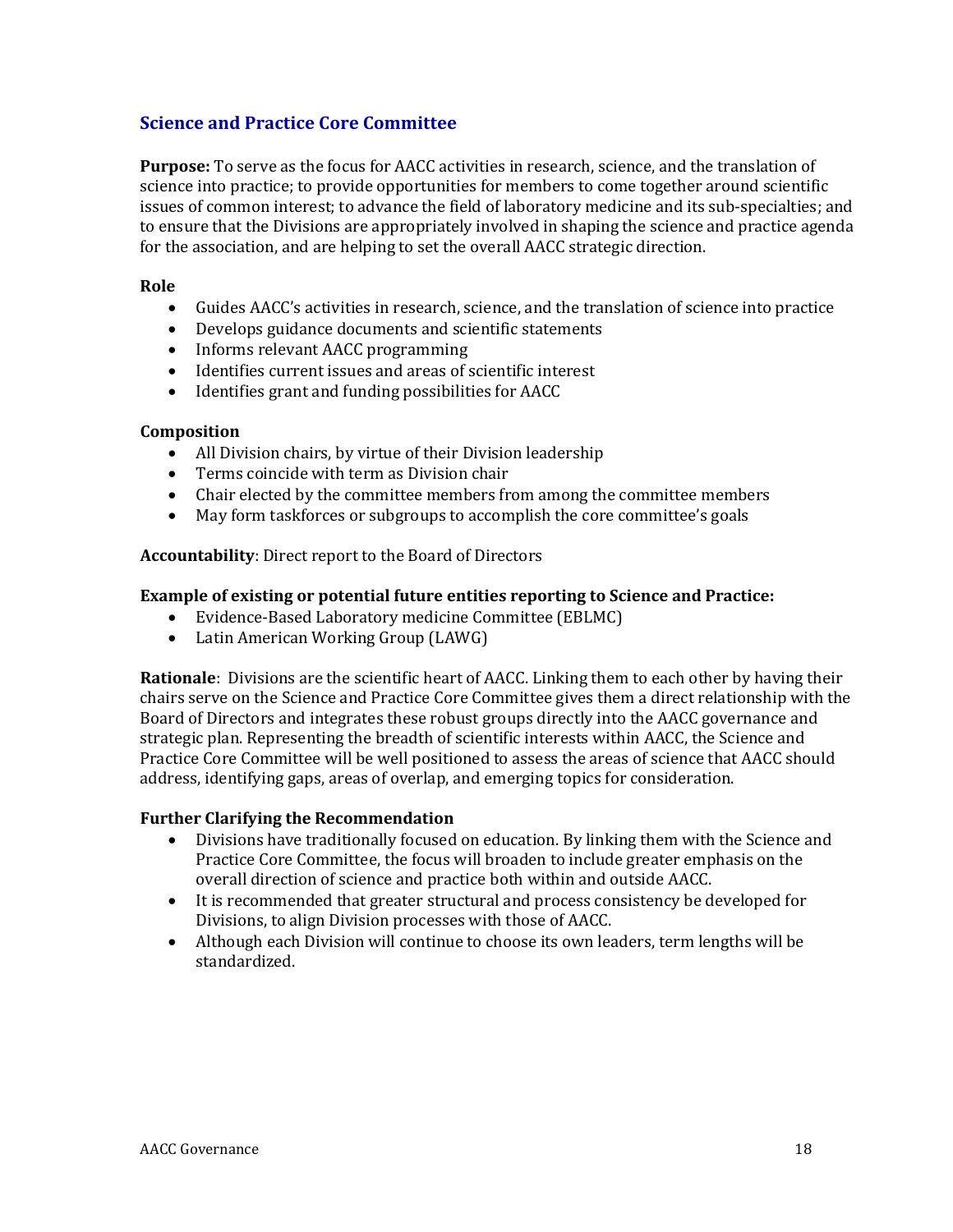# **Education Core Committee**

**Purpose:** To provide oversight and guidance to all AACC educational programs and activities, ensuring a cohesive and coordinated education program and delivery system.

### **Role**

- Guides the development of a comprehensive, high-quality curriculum that cuts across AACC
- Takes into account trends in delivery mechanisms and works to ensure that AACC is in the forefront in its approach to education
- Integrates—when appropriate—and finds effective ways to connect individual education programs to create synergy and complementarity

### **Composition**

- Maximum of 15 members
- The chair plus up to eleven committee members appointed by the President-elect
- Three-year staggered terms; may serve two consecutive terms
- Current, incoming, and immediate-past chairs of the Annual Meeting Organizing Committee (AMOC) will be *ex-officio* members, with vote
- May form taskforces or subgroups to accomplish the core committee's goals

### **Accountability**: Direct report to the Board of Directors

### **Examples of existing and possible future entities reporting to Education**

- Annual Meeting Organizing Committee (AMOC)
- Continuing Medical Education Committee (CME)
- Clinical Chemistry Trainee Council (CCTC)
- Online Programming Group

**Rationale**: Education is one of the most important functions of AACC. Although AACC has many excellent education programs, this structure will provide more effective communication among them. In addition, with the rise in webinars and virtual programs, there is a growing need for greater planning and coordination across all association educational programs.

- Current educational leaders will have enhanced opportunities to exchange ideas with others interested in education.
- The independence of individual programs will be protected, but the leaders will have the opportunity to benefit from exchanges with their peers.
- As new educational opportunities arise, AACC will be positioned to respond in an appropriate and cohesive way.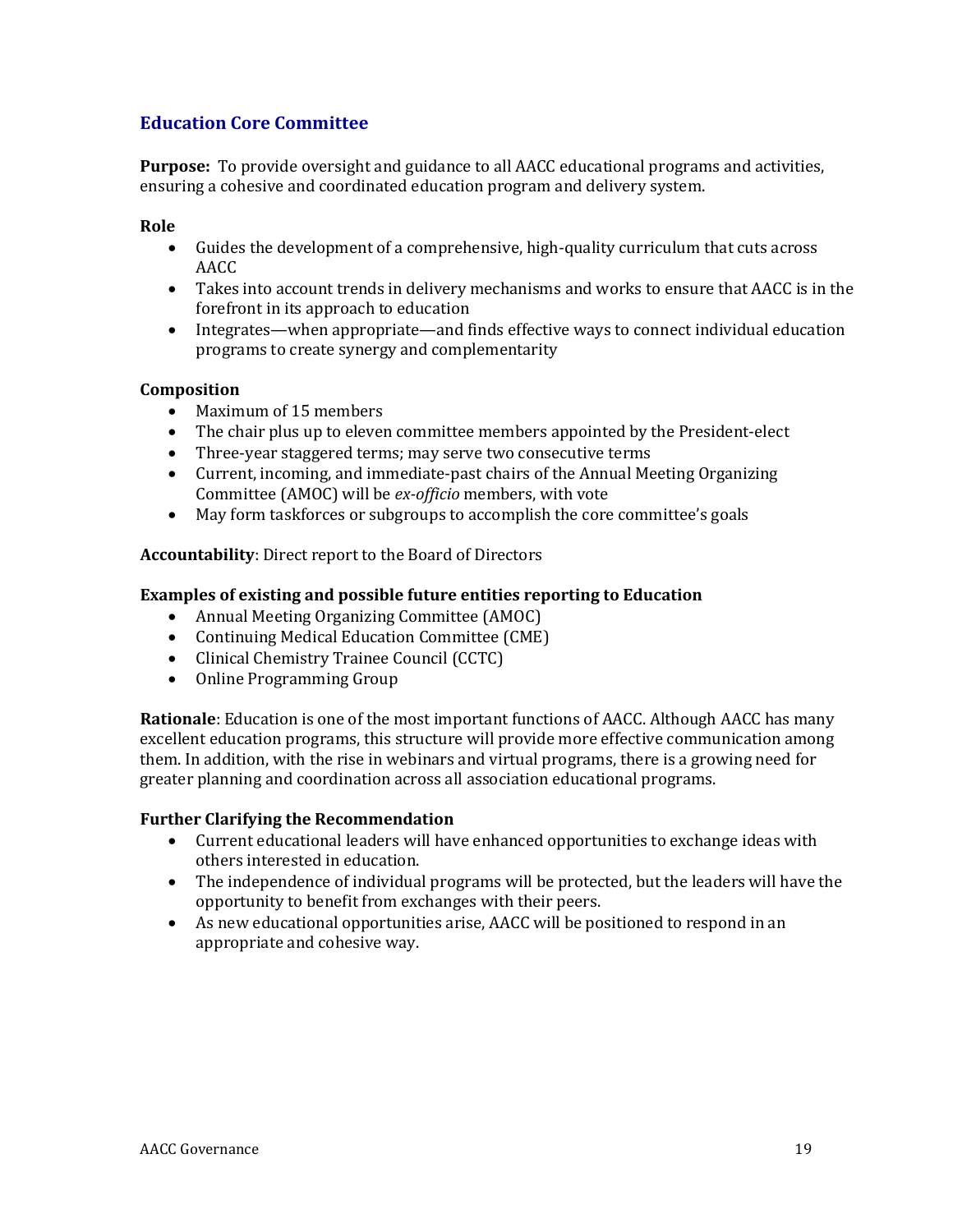# **Publications Core Committee**

**Purpose:** To set direction for the AACC publications program, based on the strategic vision of the Board; and to ensure a coherent publications strategy for the association.

### **Role**

- Sets association-wide publication policies
- Ensures that AACC publications cover the breadth of the field
- Identifies gaps in coverage and ways to address them
- *Note: The Publications Core Committee will not direct journal content*

### **Composition**

- Maximum of 15 members
- The Chair plus up to nine committee members will be appointed by the President-elect
- Three-year, staggered terms; may serve two consecutive terms
- Four *ex-officio* members, with vote:
	- o Editor-in-Chief, *Clinical Chemistry*
	- o Editor-in-Chief, *Journal of Applied Laboratory Medicine*
	- o Chair of *Clinical Laboratory News*
	- o Chair of Lab Tests Online
- May form taskforces or subgroups to accomplish the core committee's goals

### **Accountability**: Direct report to Board of Directors

### **Examples of existing entities reporting to Publications**:

- Clinical Laboratory News (CLN)
- CLN Dailies
- Lab Tests Online (LTO)
- Clinical and Forensic Toxicology News (CFTN)

**Rationale**: AACC's many excellent publications will benefit from increased collaboration and communication, allowing them to share expertise and work together to ensure a strategic approach to publications for the association.

Publications are a major strength of AACC, as well as significant contributors to the overall budget. Changes in the field may create opportunities for new publications, or may lessen the need for others. Advances in technology and the changing needs of younger members will require careful assessment of delivery mechanisms and the best ways to deliver content in the future. Bringing all publications together will provide a forum for in-depth discussions of overall strategy and of ways to best serve AACC's diverse membership.

Having the Editors in Chief (EIC) and chairs of editorial boards on the Publications Core Committee will facilitate cross-pollination and comprehensive discussions/actions on issues of content (e.g. identifying gaps, overlaps) and policy that is relevant to all AACC publications.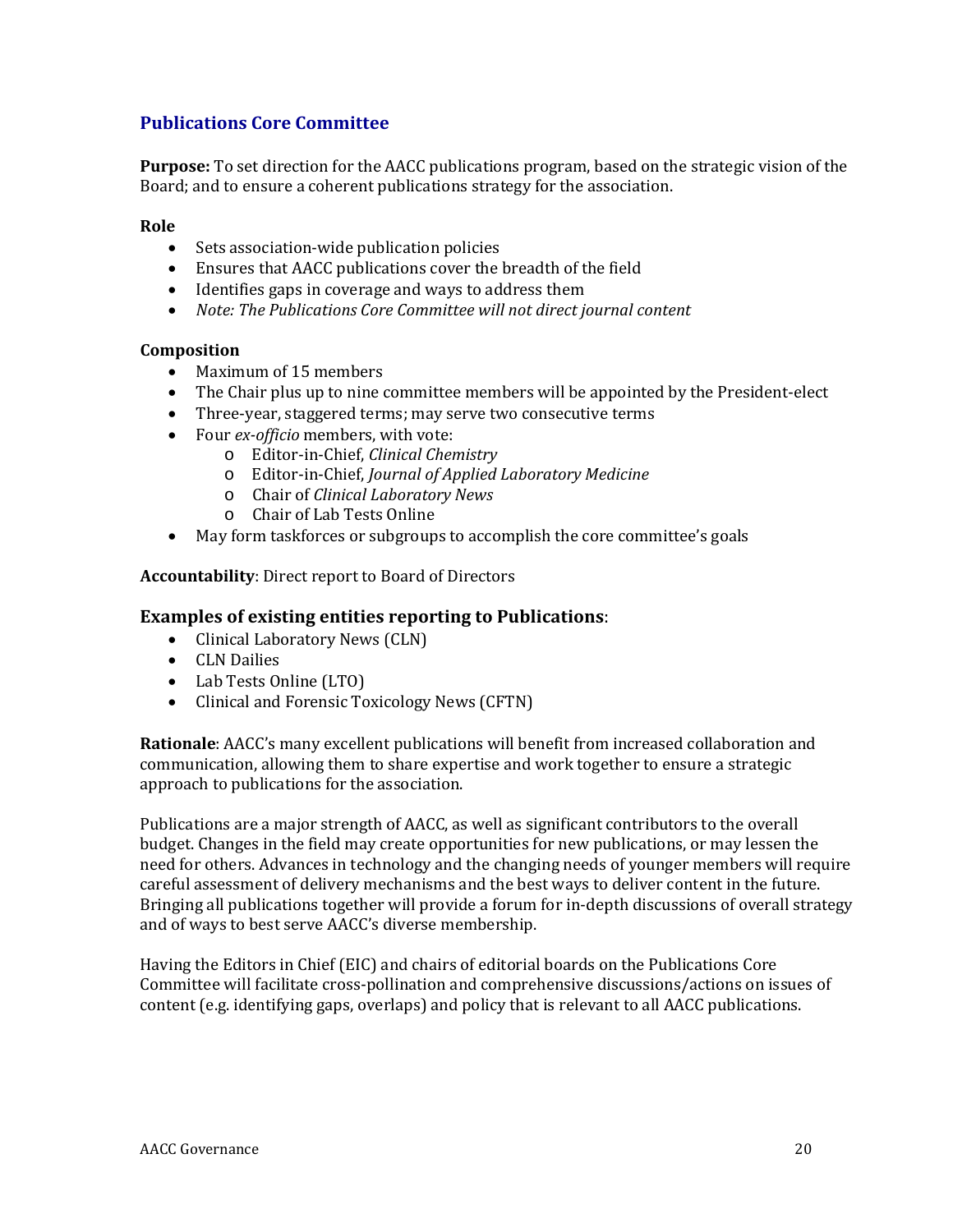- EICs will continue to report to the Board in the context of their position with their publication; this committee does not oversee the EIC functions or journal content.
- The EICs will need to differentiate their roles on the Publications Core Committee from their responsibility directly to the BOD; staff will help maintain this distinction.
- Editorial Boards will continue to have direct reporting relationships to their Editors in Chief. All EICs will sit on the Publications Core Committee, and in that way they will connect all publications to the AACC Board.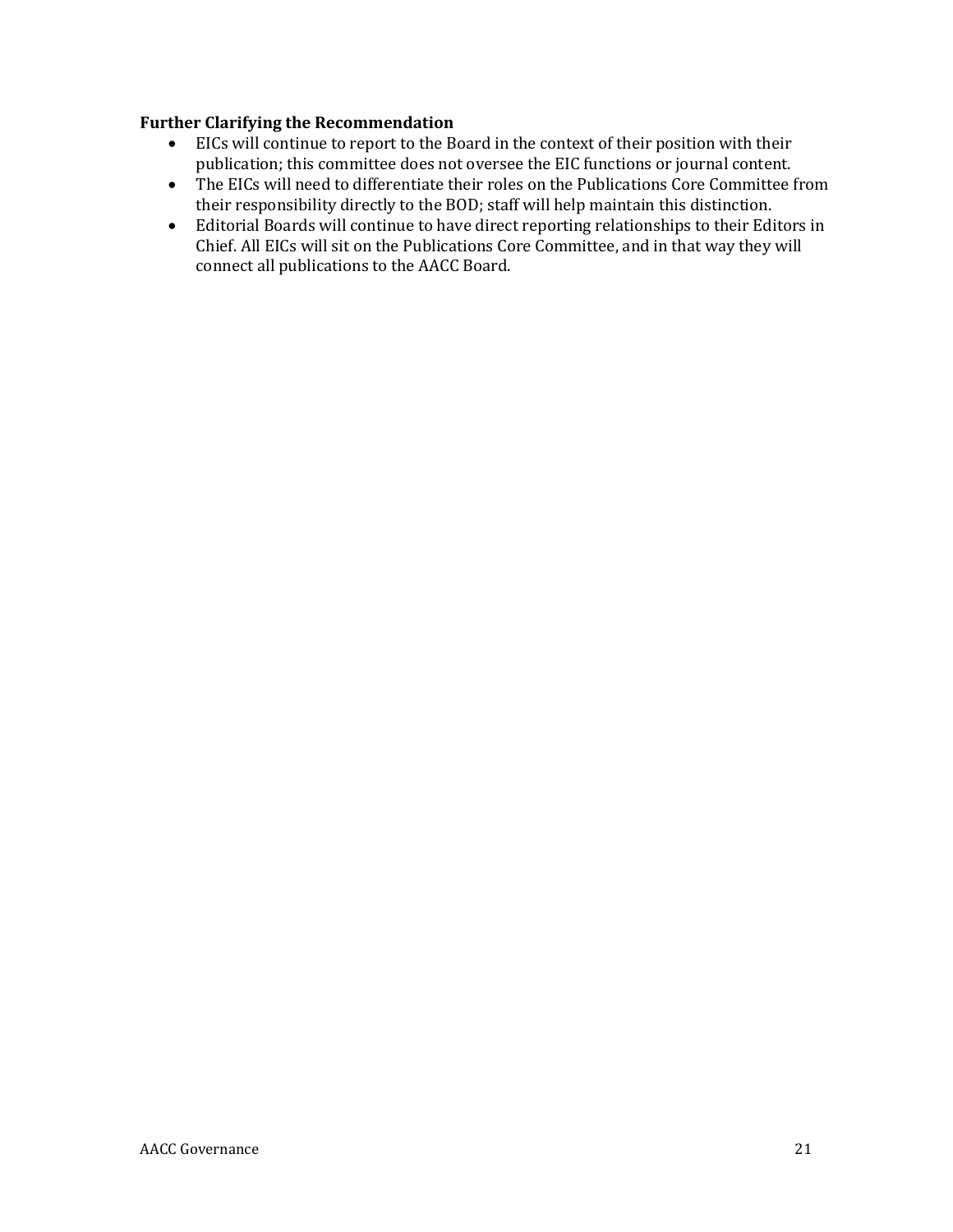# **Policy and External Affairs Core Committee**

**Purpose**: To set direction for AACC's government relations, advocacy, and public relations functions, ensuring that they support the strategic plan and member needs; and to collaborate with other entities in support of AACC's goals.

### **Role**

- Guides AACC's government relations and advocacy functions
- Guides outward-facing US and international activities, including collaborations and coalitions
- Guides public relations and media relations

### **Composition**

- Maximum 15 members
- Three-year staggered terms; may serve two consecutive terms
- The chair and members will be appointed by the President-elect
- May form taskforces or subgroups to accomplish the core committee's goals

### **Accountability:** Direct report to Board of Directors

### **Examples of existing and possible future entities reporting to Policy and External Affairs Core Committee:**

- Clinical Societies Collaboration Committee
- Lab of the Future
- Quality Taskforce

**Rationale:** The changing healthcare environment has significant impacts on laboratory medicine, and it is essential that AACC be at the forefront of anticipating and speaking for member needs. Whether addressing issues of reimbursement, laboratory standards, or international relations, AACC needs to be involved. These efforts can be most successful when coordinated with other organizations that share common goals. This might include liaisons with other U.S. based associations, as well as with the International Federation of Clinical Chemistry and Laboratory Medicine (IFCC), and other groups as appropriate.

### **Further Clarifying the Recommendation**

• The processes and functions of the current Government Relations Committee will be transferred to the Policy and External Affairs Core Committee.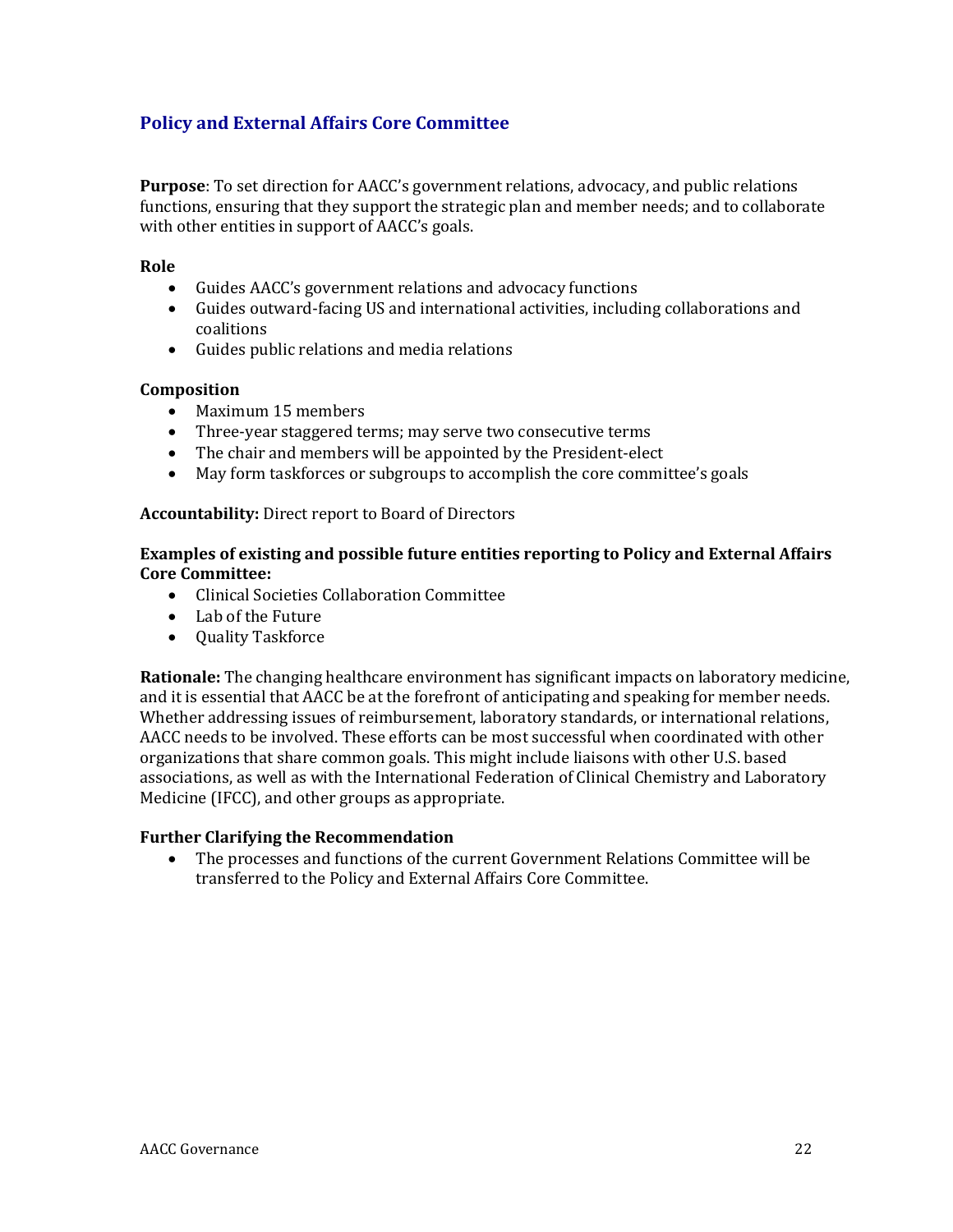# **SYCL Core Committee**

**Purpose:** To ensure that AACC has comprehensive and coordinated programs that help develop and meet the needs of the next generation of leaders in laboratory medicine.

### **Role**

- Develops, implements, and contributes to comprehensive and coordinated programs that focus on the needs and professional development of young clinical laboratorians
- Provides input to the Board, Nominating Committee, and other core committees on the priorities of its members

### **Composition**

- Maximum 15 members, chosen from among the SYCL membership
- Three-year staggered terms; may serve two consecutive terms
- Members are eligible to serve the entire term of appointment so long as they meet SYCL criteria on the first day of their appointed term
- The President-elect will appoint the chair and members
- May form taskforces or subgroups to accomplish the Core Committee's goals

### **Accountability**: Direct report to Board of Directors

**Rationale:** Creating a SYCL core committee builds on the very successful work of the Society for Young Clinical Laboratorians in engaging and meeting the needs of younger members. This change will serve to connect SYCL directly with the Board and enable involvement in setting the strategic direction for AACC. As a core committee, the role of SYCL will likely grow. Young professionals will have greater opportunities for overall AACC involvement, and hopefully an increased tendency to make AACC their professional home.

- Direct reporting to the Board will ensure that the needs of young clinical laboratorians are brought to the attention of the organization.
- The SYCL Core Committee is likely to have significant interaction with the Education Core Committee, ensuring integration of SYCL members' priorities into educational programming.
- Joint work with the CCTC would also be appropriate.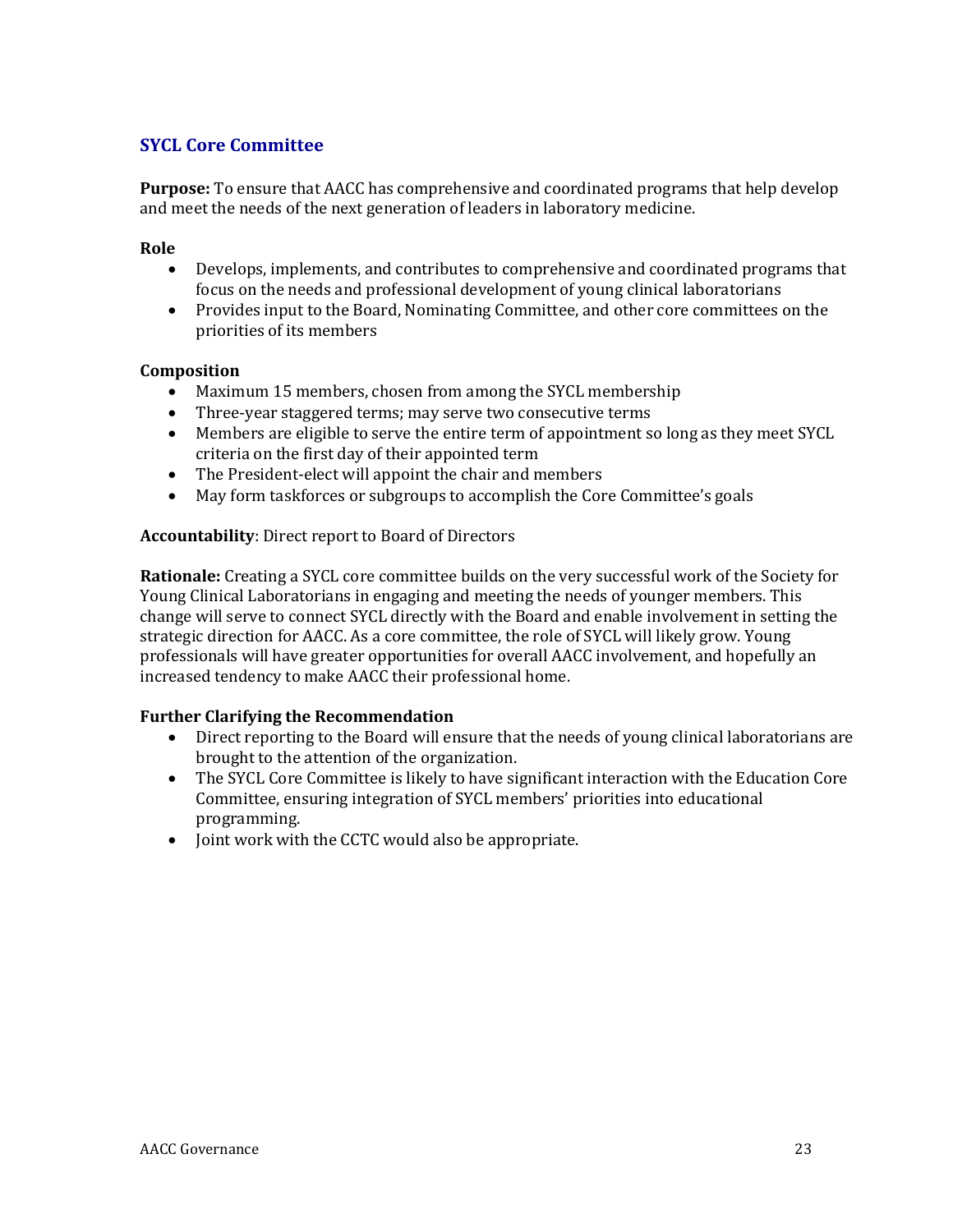# **AACC Academy/AACC Academy Council**

**Purpose:** To provide an opportunity to recognize PhD and MD members who have already made significant academic/professional contributions in the field of laboratory medicine while also providing a structured forum to enable them to further advance the field.

# **Role (AACC Academy)**

- Convenes thought leaders from AACC Academy membership and related fields to address issues of importance in laboratory medicine
- Furthers the academic/professional careers of young laboratory scientists through support and mentoring, thus ensuring excellence in the future of laboratory medicine
- Provides expertise to the AACC Board of Directors, core committees, and divisions in a variety of areas affecting the field
- Engages members in recognizing and communicating accomplishments of individuals in the field
- Possible future role: Overseeing certification and accreditation for the field

# **Role (AACC Academy Council)**

- Provides leadership and direction for the AACC Academy
- Represents the needs of this constituency to the AACC Board of Directors
- Builds and enhances the value of membership in the AACC Academy
- Develops and implements programmatic approach to convening thought leaders from clinical chemistry and related fields to address issues of importance
- Ensures excellence in the future of the profession by developing programs to support and mentor promising young scientists
- Oversees recognition and AACC Academy awards to honor individuals and advance the field of clinical chemistry; may develop new AACC Academy awards
- Possible future role: Overseeing certification and accreditation. This would require structural solutions to ensure appropriate separation from AACC. *\*Note: No decision has been made on this point, as additional consideration and vetting is required.*

### **Composition of AACC Academy Council**

- Eleven members total
- Nine members elected by AACC Academy members from a single slate of AACC Academy members, which is generated by the AACC Academy Nominating Committee; serve threeyear staggered terms; may serve two consecutive terms
- Chair and Chair-elect, also chosen by single slate
- Chair of the AACC Academy Council will serve on the AACC Board of Directions, *ex-officio*, with vote

### **Relationship to Board**: Direct report to the Board of Directors

### **Decision-making**: *TBD; decision making processes will be determined later with input from the constituency*

**Rationale**: The AACC Academy will play an important role in elevating the field and promoting the intellectual achievements of its members. Members will have a broad vision of the entire field and demonstrated expertise in the field of clinical chemistry and/or laboratory medicine. The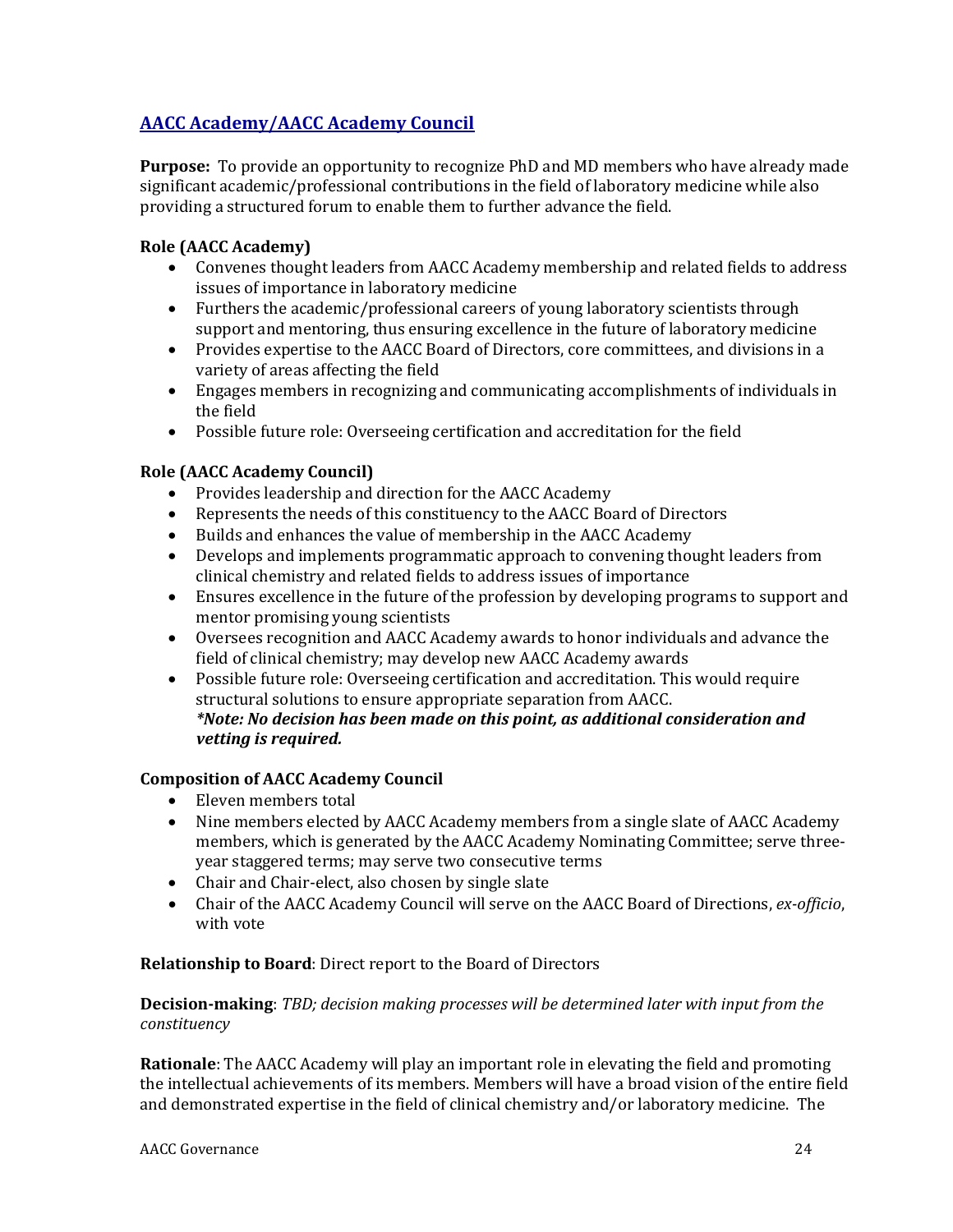AACC Academy's mission will cover several areas: recognizing excellence in the field of laboratory medicine; ensuring the highest professional standards and credentialing in the field; developing the "pipeline" of young clinical chemists, to ensure the ongoing growth and viability of the field; providing scientific expertise to inform AACC policy, guidelines, and publications, as appropriate; and convening thought leaders in laboratory medicine and related fields to help advance the field.

- There is a high level of agreement throughout the AACC volunteer leadership regarding the need to "raise the bar" for AACC Academy membership, in order to make it meaningful. Membership criteria will be redefined, and a Membership Group will be charged with soliciting, reviewing, and evaluating candidates for membership. Final approval of membership will rest with the AACC Academy Council. (*Note: Current members of NACB will be grandfathered into the new AACC Academy; all future members must meet the defined criteria.)*
- **Convening thought leaders**: The AACC Academy may convene scientists to discuss issues of importance to the field. This might include hosting colloquia, as well as designing and implementing sessions for the annual meeting.
- **Providing expertise**: AACC Academy members may be called upon to help develop guidelines, either within AACC or in support of other associations. They may also be asked to prepare white papers or other publications.
- **Developing excellence in the profession**: AACC Academy members are uniquely positioned to provide mentoring and support to young professionals and those considering the field. Working with the SYCL Core Committee and other groups within AACC, the AACC Academy can help "develop the pipeline" and secure the future of the field.
- **Overseeing certification and accreditation**: Both the certification and accreditation processes are key to the future of clinical chemistry. There may be a role for the AACC Academy to oversee these functions (through a separately incorporated organization; details TBD).
- **Nominating Committee**: A new AACC Academy Nominating Committee will nominate AACC Academy Council members. The Nominating Committee (elected) will be chosen by the AACC Academy membership and will propose a single slate of Chair-elect and Council members from among the AACC Academy membership for election by AACC Academy members.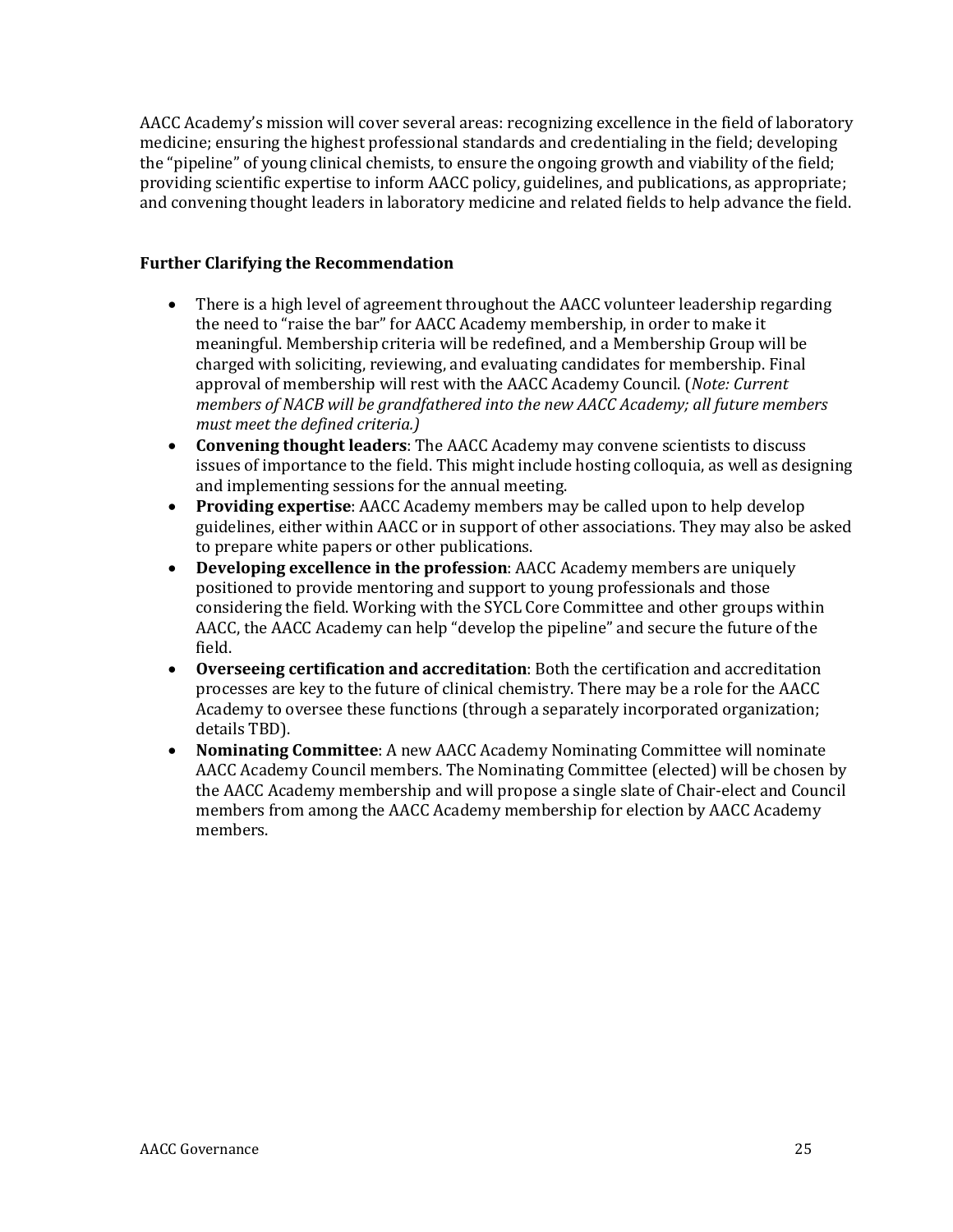# **Clinical Laboratory Scientists Council**

**Purpose:** To engage the many members and potential members who are laboratory management and operational staff and in doing so support AACC's strategic plan that calls for addressing the needs of the full breadth of its members.

### **Role**

- Identifies issues of importance for the laboratory supervisor, manager, and technologist constituencies
- Recommends strategies to the AACC Board of Directors for serving the needs of these constituencies within the framework of AACC's strategic plan
- Ensures that the unique educational and professional development needs of these constituencies are met by AACC by recommending programming and activities to be carried out by the relevant AACC committees
- Provides input into external and internal policy matters that affect these constituencies
- Identifies strategies to attract and retain members from these constituencies

### **Composition**

- Eleven members total
- Nine AACC members who self-designate as clinical laboratory scientists, elected by selfdesignated CLS members from a single slate of self-designated CLS members, which is generated by the CLS Nominating Committee; serve three year-staggered terms; may serve two consecutive terms
- Chair and Chair-elect, also chosen by slate
- Chair of the Clinical Laboratory Scientists Council will serve on the AACC Board of Directions, *ex-officio*, with vote

### **Accountability:** Direct report to the Board of Directors

### **Decision-making:** *TBD; decision making processes will be determined later with input from the constituency*

**Rationale:** As the field of laboratory medicine grows and changes it is essential that AACC recognize and engage the many members and potential members of this community, including technologists/clinical laboratory scientists and laboratory managers or supervisors. The formation of the Clinical Laboratory Scientists Council provides an AACC home for these professionals, and a mechanism to identify their needs and develop creative strategies to address those needs.

The AACC Board consists largely of doctoral-level members, those who are engaged in laboratory medicine and are deeply committed to AACC as an organization that strategically addresses their needs and contributes to the advancement of the field. At the same time, a significant number of AACC members are BS- or MS-level scientists who serve as laboratory supervisors or managers, or as medical technologists. Although technically eligible to run for the Board, for the most part they do not, and generally have no direct way to communicate their ideas and convey their professional needs to the association leadership. Creating a Council to focus on this important constituency will provide them a voice and will position AACC to grow its membership in this area. Having the Chair of the Clinical Laboratory Scientists Council serve *ex-officio* on the Board provides important linkage and communication.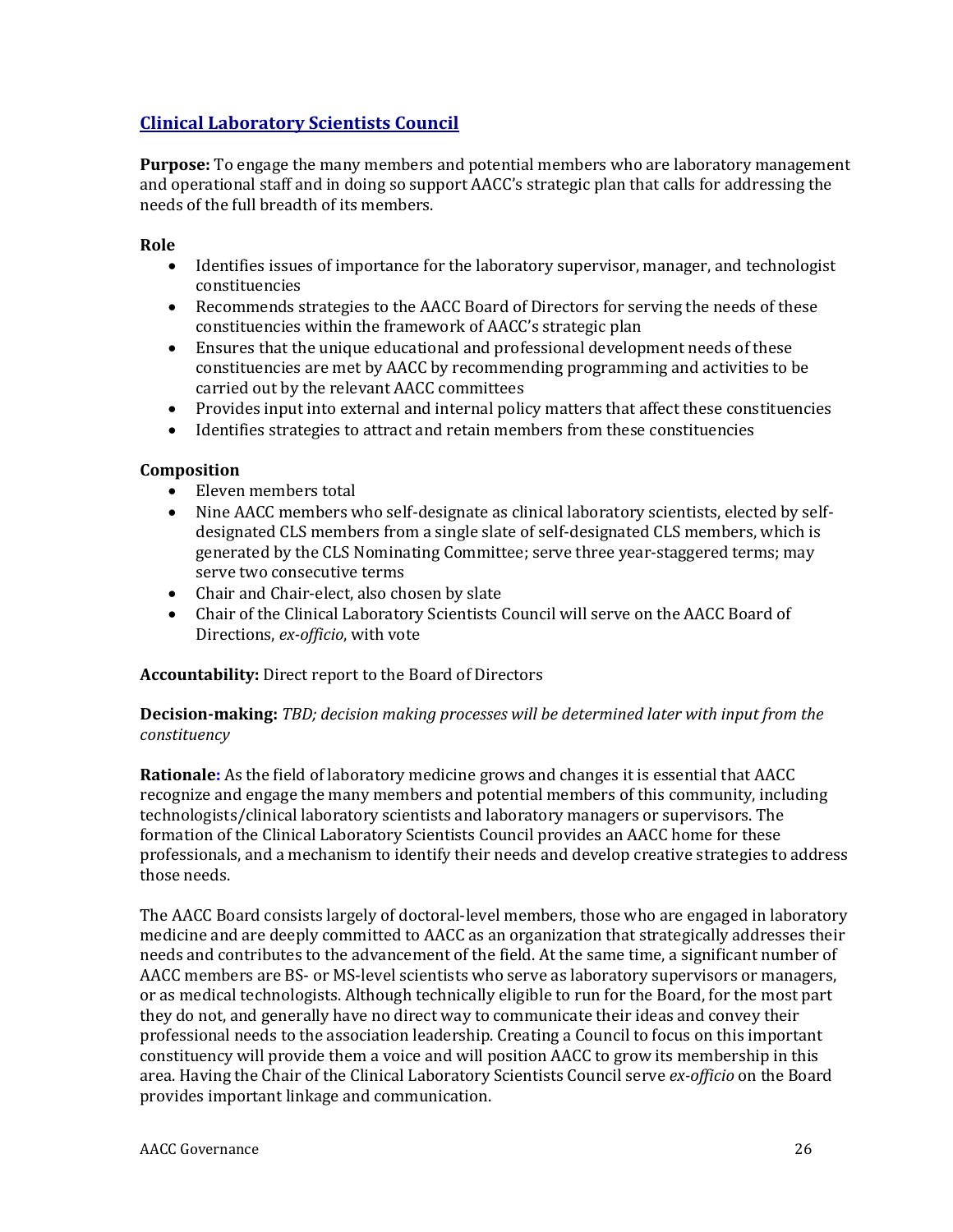- AACC will have to develop a comprehensive strategy for implementing this new direction, and recruit and develop leaders for the Council.
- There may be opportunities for closer working relationships with other associations that serve similar constituencies.
- The Clinical Laboratory Scientists Council Nominating Committee (elected) will be chosen by the subset of membership self-identifying as clinical laboratory scientists and will propose a single slate of Chair and Council members for ratification.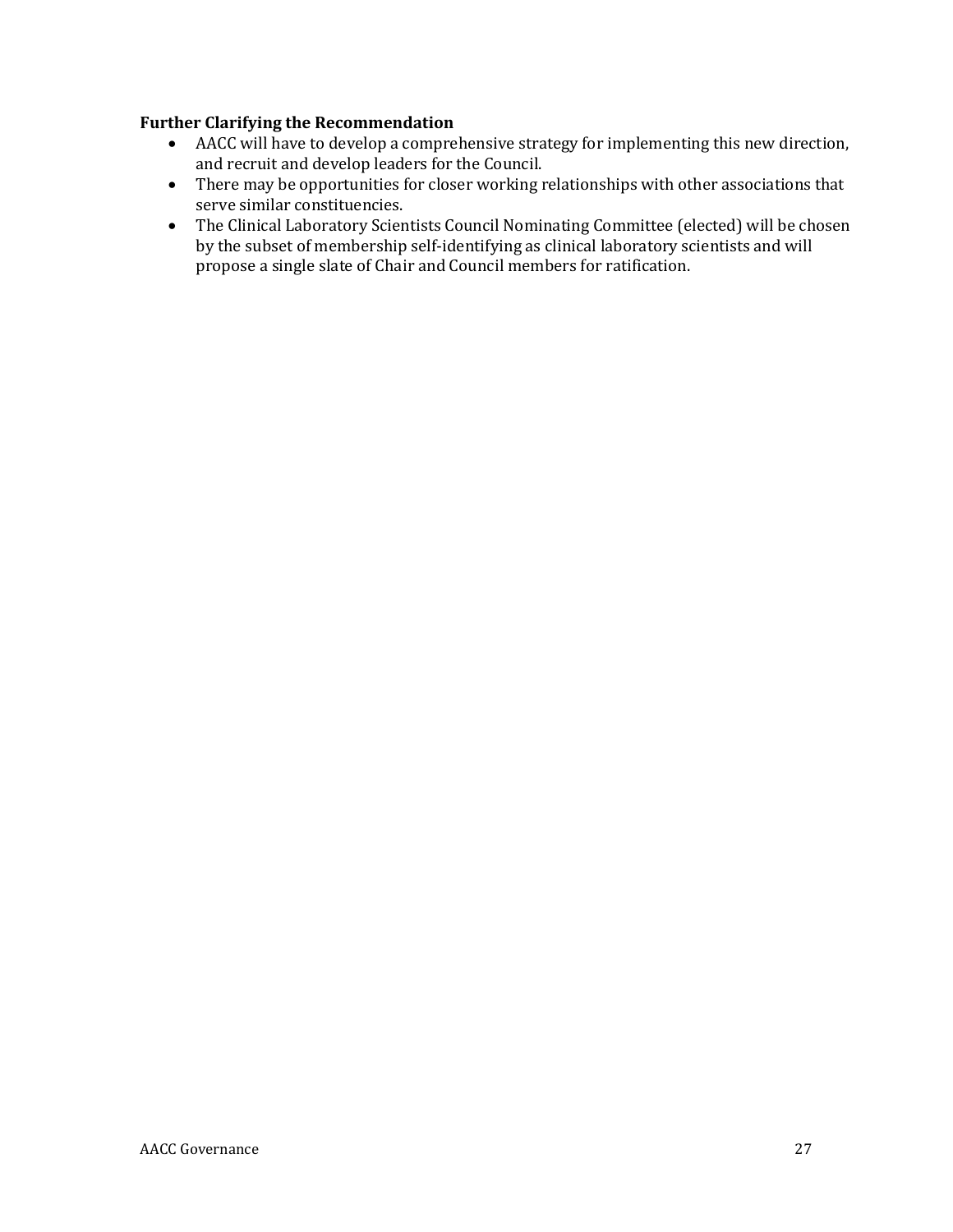# **Corporate Advisory Board**

**Purpose:** To connect AACC with industry leaders for mutual benefit.

### **Role**

- Helps AACC learn more about the needs, trends, and issues facing industry
- Allows AACC to inform industry leaders about the association's priorities and needs
- Identifies areas of mutual interest for cooperation and collaboration
- *Formed in response to the strategic plan direction to do more to engage industry*

### **Composition**

- High-level industry representatives, invited by AACC
- Size is flexible and may change from year to year

**Accountability**: Reports with a dotted line to the AACC Board of Directors

**Decision-making**: This is an advisory board, not a decision making board. It provides advice and counsel to the AACC Board of Directors in such areas as programming, policy, and issues of mutual concern.

**Rationale**: The Corporate Advisory Board was formed in 2014 in response to the strategic plan direction to do more to engage industry. The top ten corporate supporters in industry were invited to send a senior person to sit on the Advisory Board. The purpose of the group is to help AACC learn more about the needs, trends, and issues facing industry and identify areas of mutual interest for cooperation and collaboration.

The Corporate Advisory Board has been meeting regularly for the past year and a half. The membership may expand as it further develops, and there is a desire to engage smaller companies as well.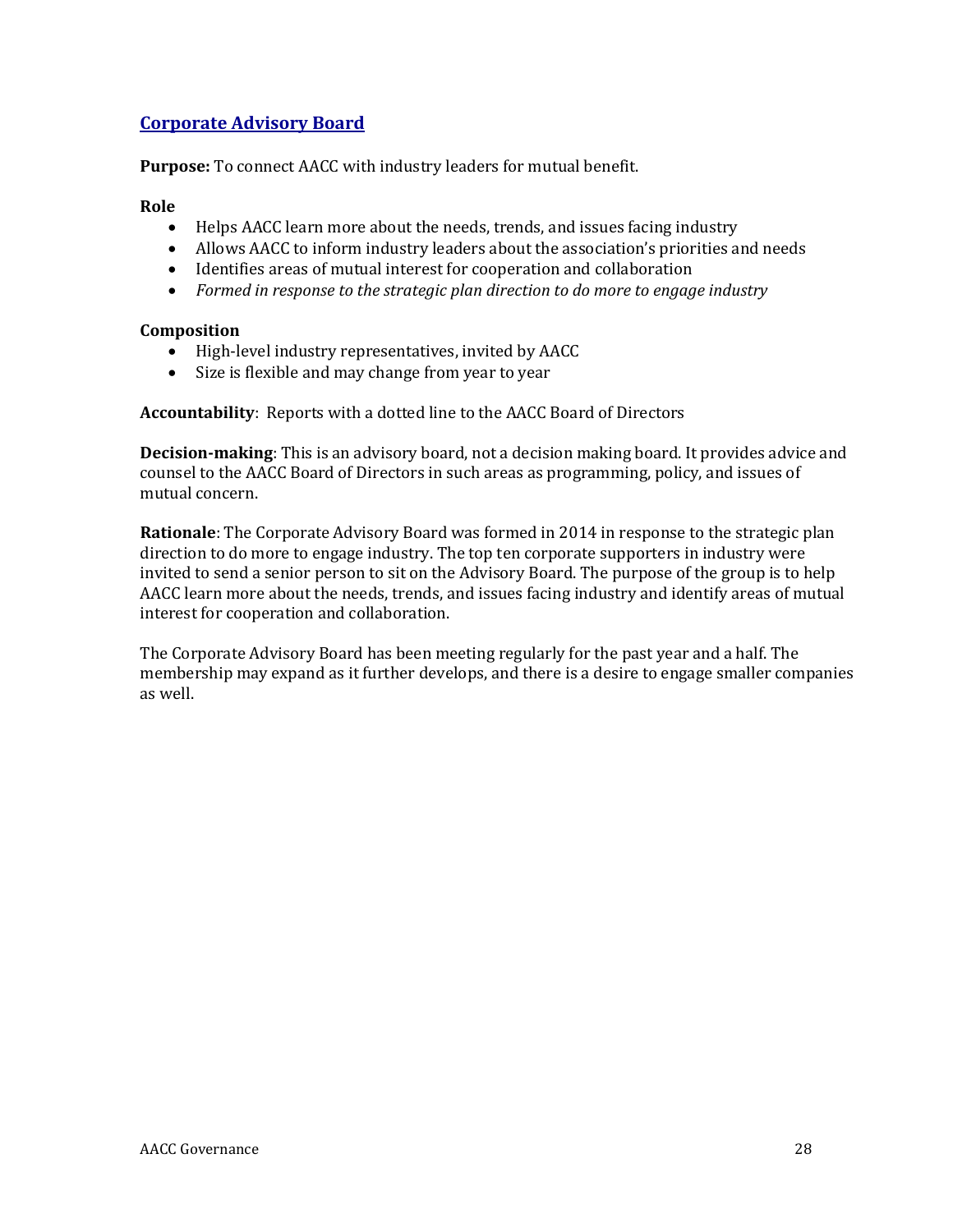# **Divisions**

**Purpose:** To support the development of expertise in a variety of disciplines across the breadth of laboratory medicine; and to provide forums for members with similar interests to convene, collaborate, and contribute to advancing the science.

### **Role**

- Identify areas of scientific interest and work to advance them
- Enable members to join specialty groups that focus on their specific area of interest or expertise within the field of laboratory medicine
- Encourage the exchange of information with experts in the field and the development of new collaborations
- Help to advance the science

### **Composition**

- Divisions will continue to run their own activities independently, as they do currently
- Composition of each Division will differ depending on the size and needs of the members
- Division chairs will populate the Science and Practice Core Committee, serving Committee terms coincident with their term as Division chair

**Accountability**: Accountable to Board of Directors through the Science and Practice Core Committee

**Rationale:** Collectively, the Divisions form the scientific heart of AACC and provide members the opportunity to develop and contribute to their specific areas of interest and expertise. Strong Divisions are essential to AACC's credibility and contribute to its ability to influence the direction of the field and to respond to a variety of challenges.

- Each Division will continue to be self-governing.
- New organization provides a structural way to integrate Divisions into the core work of AACC and build connections with core committees and the Board.
- AACC scientific Division members:
	- o Widen circles of colleagues and contacts
	- o Develop new collaborations
	- o Exchange information with experts in the field
	- o Discuss in depth the latest research, technology, regulations, and management practices in laboratory medicine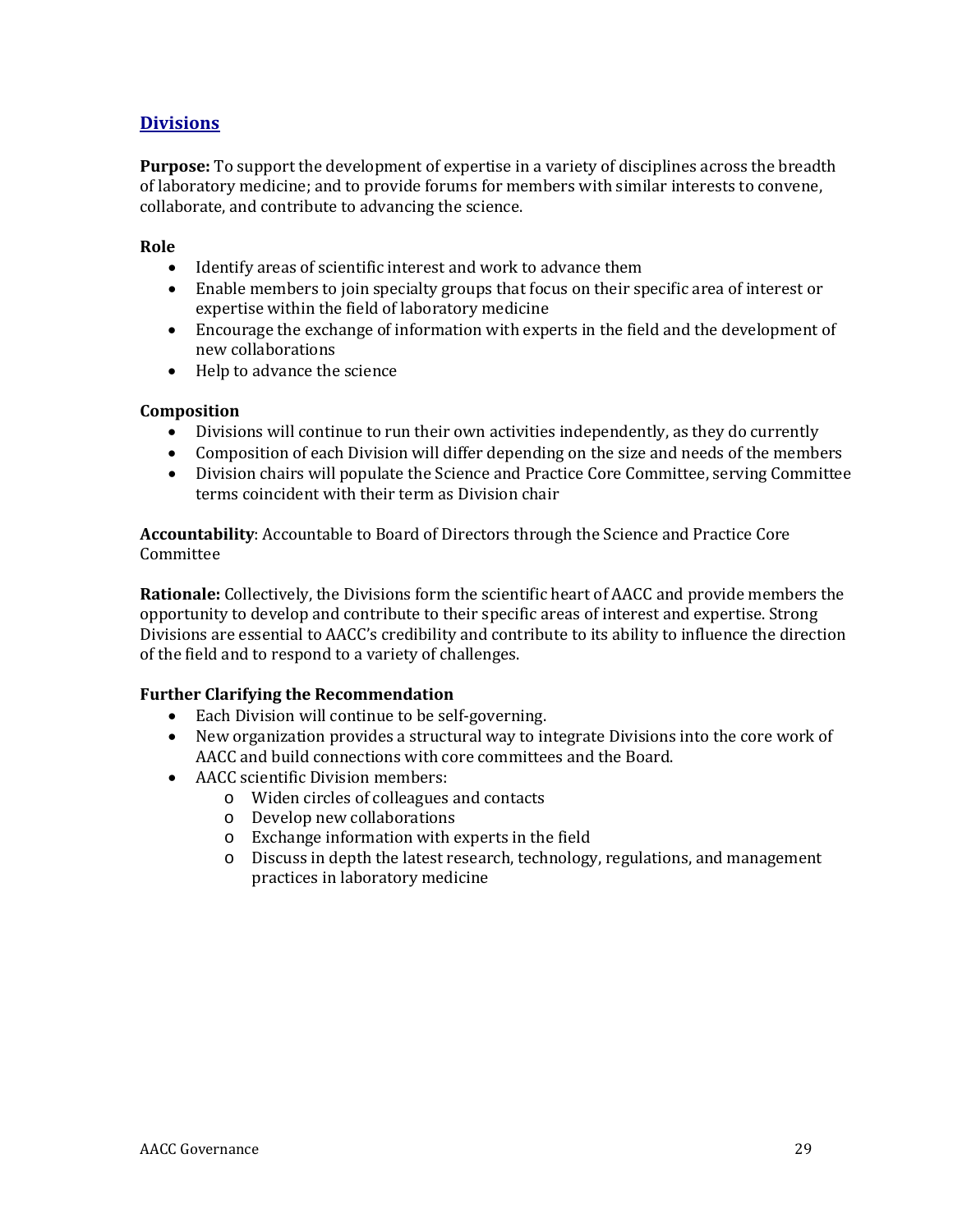# **Sections**

**Purpose:** To meet the needs of AACC members on a local level, providing them with opportunities for education, knowledge transfer, and networking.

### **Role**

- As member-driven, geographically focused organizational units, sections:
- Offer education and knowledge transfer
- Provide opportunities for networking and leadership development
- Recognize members and accomplishments in the field
- Represent an important membership service, supported by AACC Board and staff
- Are non-governance, but provide linkage and communication

### **Composition**

- Each section will be composed of members who choose to join that group
- Leaders are chosen by section members from among section members
- Members may join one or more sections if they choose; members are not required to join a section
- Section leaders will take part in an annual *Section Leadership Conference* to share ideas and orchestrate programming as appropriate

**Accountability:** Accountable to the Board of Directors, based on defined criteria for Sections

### **Approach**

- Sections will be encouraged to no longer be separately incorporated entities, but part of AACC; this will reduce the administrative burden on volunteers
- Program funding will be available through AACC
- Technology will enable sections to reach out to members in any geographic area who choose to connect

**Rationale**: Members come to sections seeking knowledge transfer/education, networking, leadership development, and recognition. Networking is best carried out face-to-face, and strong sections can provide opportunities for this.

- Many section leaders find the administrative burden of managing bylaws, funds, and accounting to be onerous. Removing the separate incorporation of sections and delegating their financial management to AACC staff will decrease this. Sections will no longer have to file tax returns and deal with local incorporation requirements.
- Sections are different than other volunteer bodies in AACC and need not be treated as governance bodies in order to fulfill their functions of leadership development, programming, and providing networking opportunities.
- This governance structure does not include a House of Delegates. Rather, **enhanced communication mechanisms** are recommended to allow section leaders to share information and learn from each other. Other governance groups and/or processes will assume the functions of the House of Delegates. *Note: The vast majority of those interviewed expressed the view that the House of Delegates as a structural entity has*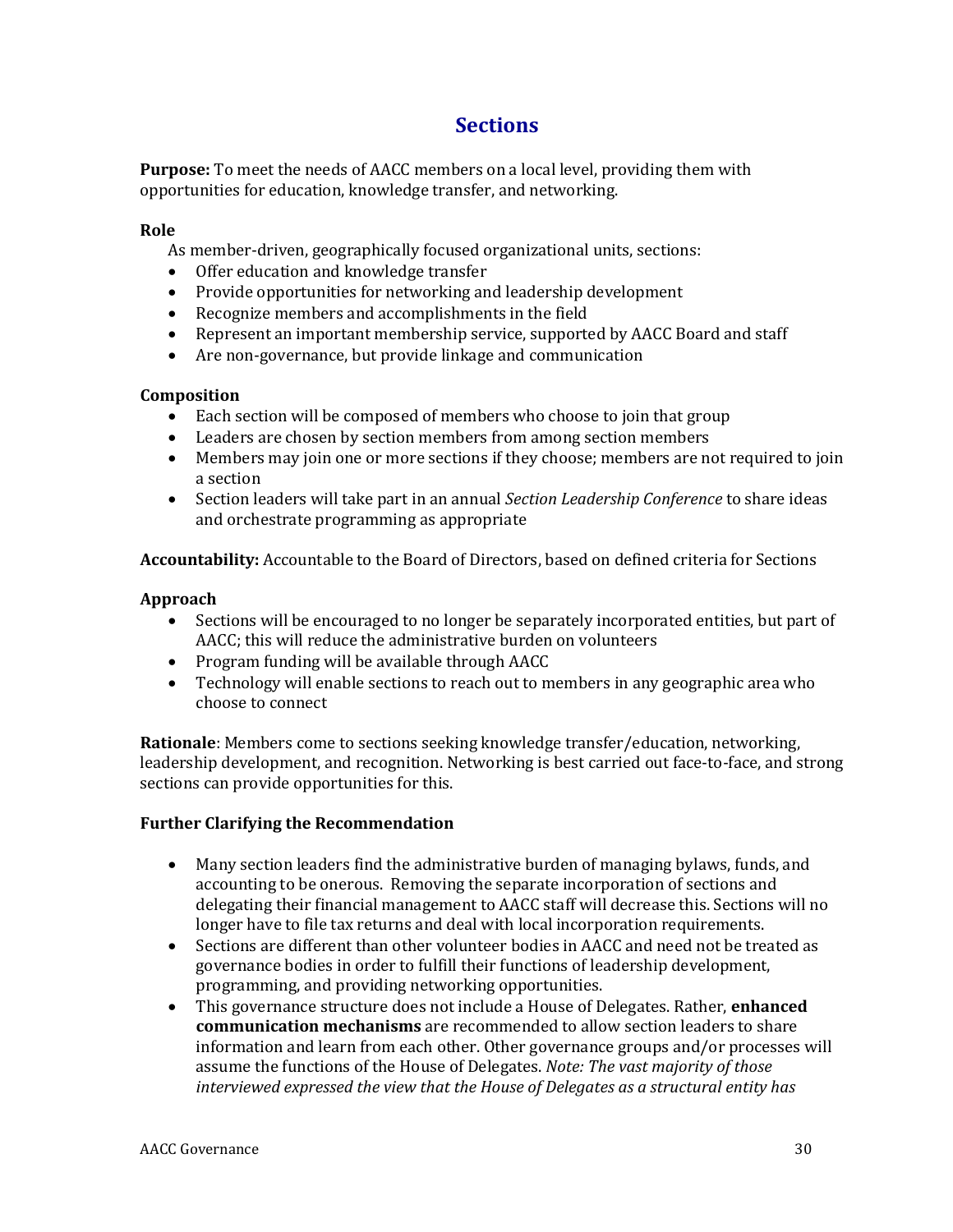*outlived its usefulness, and could be eliminated as long as the new AACC governance includes multiple paths to leadership and effective ways for members to be heard.* 

- Each section will determine its own leadership/governance. These leaders will identify and develop programs, support networking, develop newsletters or other communications mechanisms, and apply to AACC for funding of section activities.
- An annual *Section Leadership Conference* will allow section leaders to come together and share ideas for programming, networking, and other section activities. It will also provide the opportunity for strategic discussions with AACC leadership to ensure that sections understand the association's strategic plan and goals and how they can help advance AACC's mission and serve members.
- Rather than every US member being automatically assigned as a member of a specific section, AACC members will be able to opt into section membership. A member may choose to affiliate with one or more sections, or with no sections. Opting-in does not have financial implications for members.
- As the new structure is put into place, the initial geographic boundaries of the sections will be based on current sections or centers of activity. Over time, the locus of sections may change as leadership changes. The intention of the new structure is to provide members with access to sections that are not bounded by geography but rather that serve populations of members who wish to meet together and pursue common activities.
- *There is still a need to address specific issues, such as outlining the specific processes that will allow sections to continue to grant travel awards and other awards to their members, and how industry support at the local level will be coordinated with Headquarters. The process for creating new sections, as well as criteria for the continued existence of sections, still need to be defined.*
- **A Section Transition Taskforce, including current section leaders and others with appropriate background and experience, will be established to help determine how to transition to this new approach to sections.**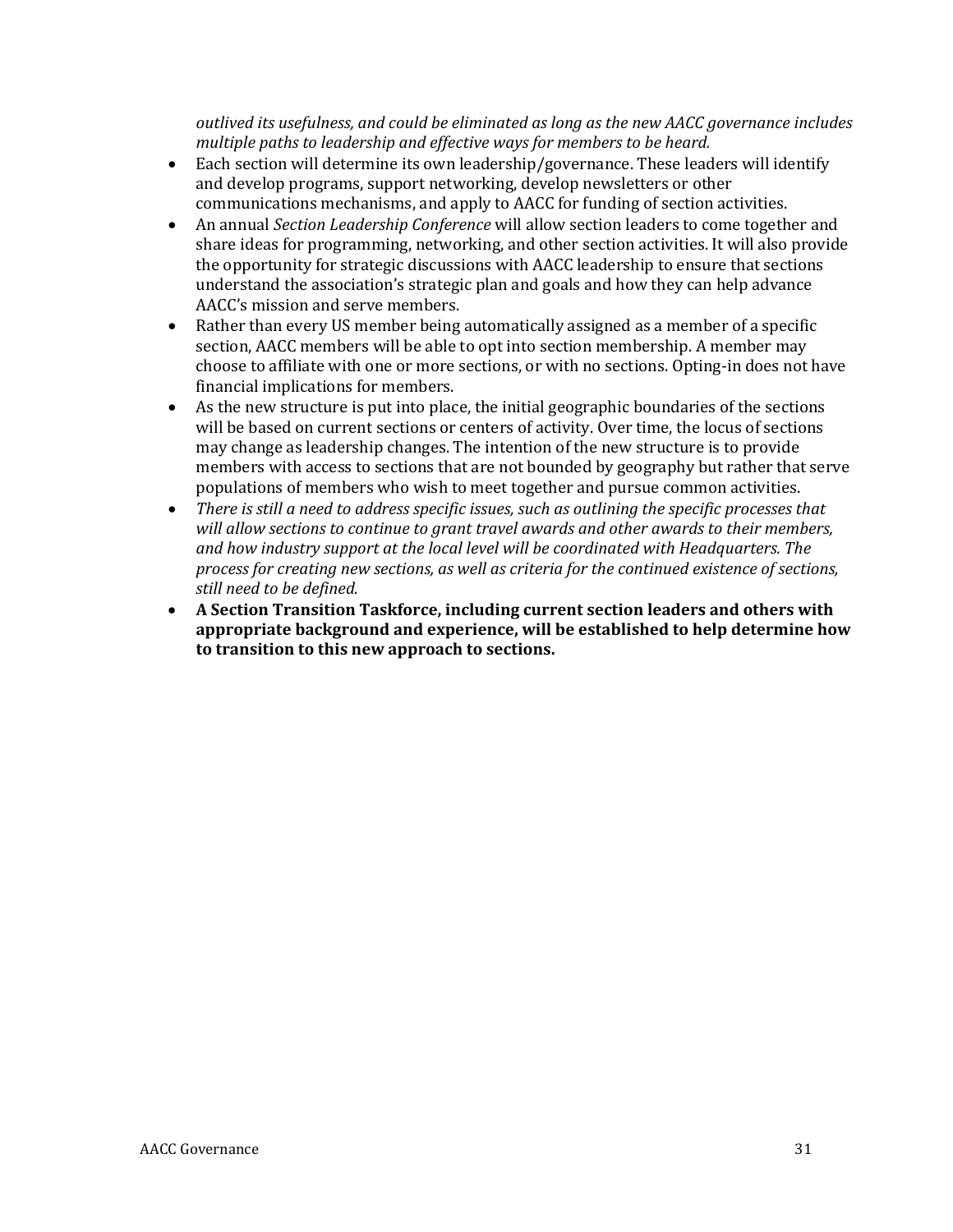# **Moving Forward**

Assuming that the Board of Directors approves this report at its November 2015 meeting, the transition to the new governance system will begin.

A draft transition plan is attached to this report as a separate document. It addresses such topics as communications, timelines, and bylaw revisions, as well as the ways in which the specific components of the new governance will be implemented. The transition plan will be an evolving document, updated frequently as progress is made in implementation. The AACC Board will be kept informed throughout the process of implementation and will be updated on changes in the transition plan as it evolves.